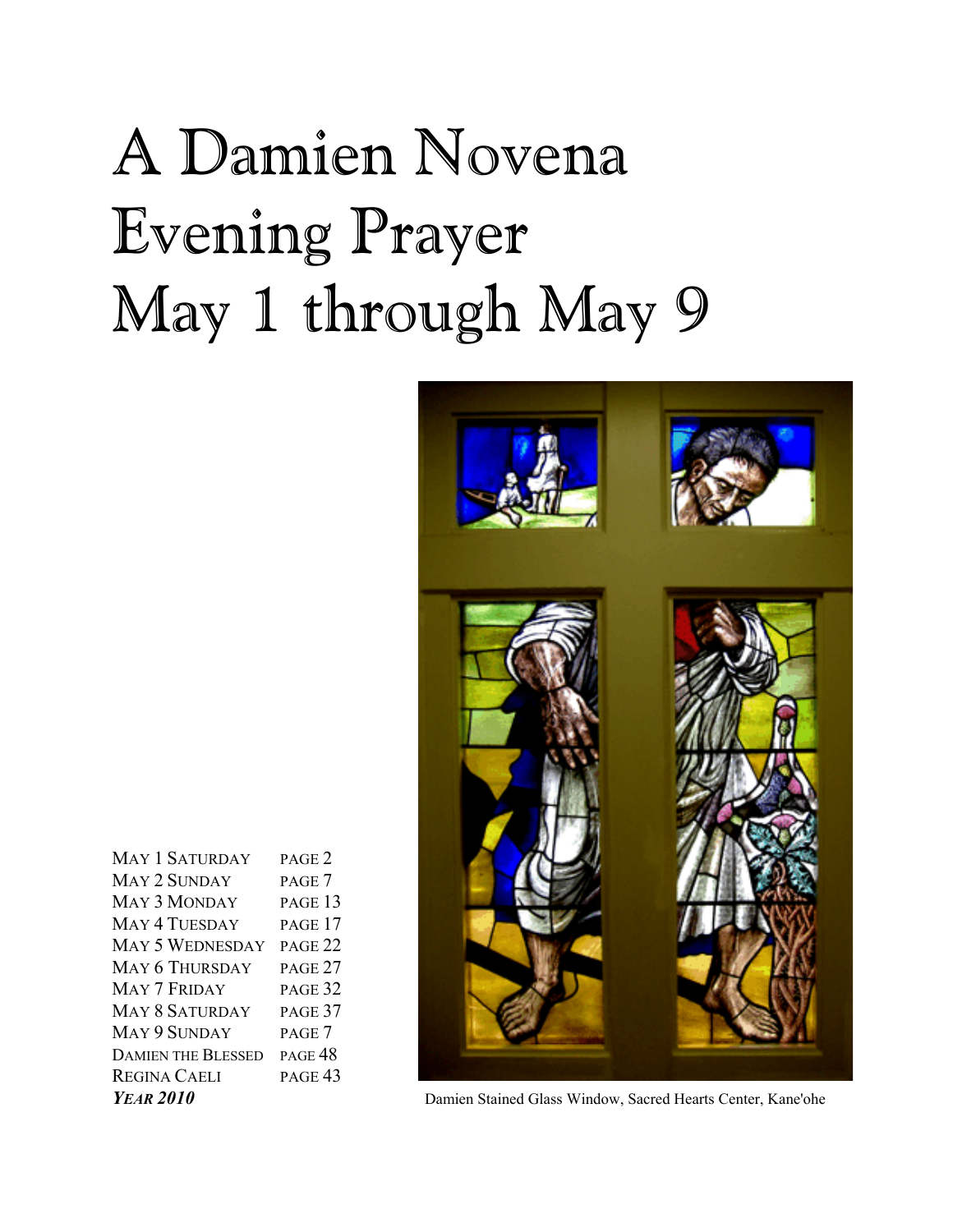# Saturday A Saint Damien Novena | Day 1 | Evening Prayer

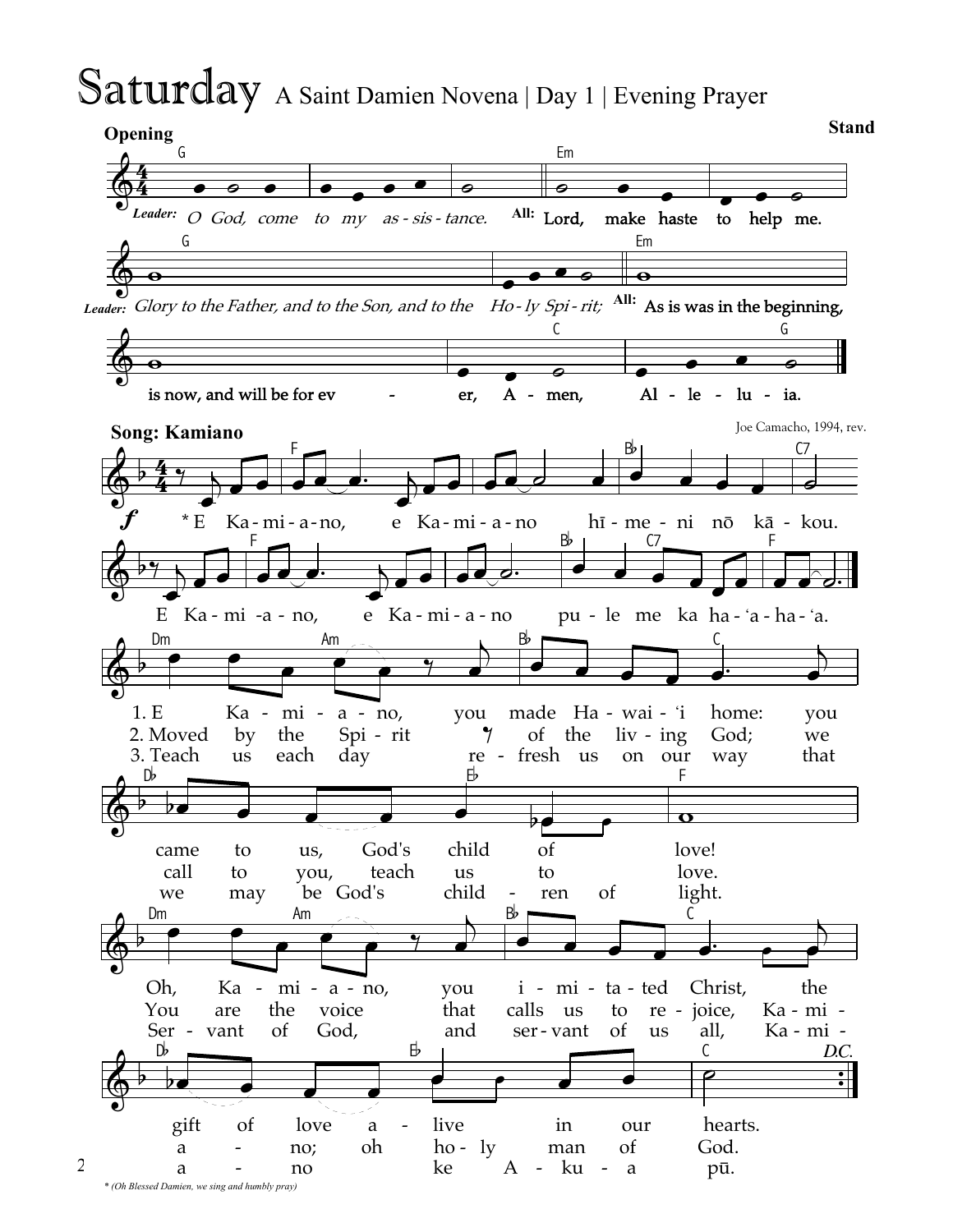

 $\frac{S_{\text{all inst}}}{\text{All rot}}$  inst. You show me the road to life: <u>hal</u>-le-lujah.

- Left: Protect me, God, I turn to you for help. I profess, "You are my Lord, my greatest good."
- Right: I once put faith in false gods, the idols of the land. Now I make no offering to them, nor invoke their names.
- Left: Those who chase after them, add grief upon grief.
- Right: Lord, you measure out my portion, the shape of my future; you mark off the best place for me to enjoy my inheritance.
- Left: I bless God who teaches me, who schools my heart even at night. I am sure God is here, right beside me. I cannot be shaken.
- Right: So my heart rejoices, my body thrills with life, my whole being rests secure.
- Left: You will not abandon me to Sheol, nor send your faithful one to death.
- Right: You show me the road to life: boundless joy at your side for ever!
- **All:** Glory, honor, and worship to You, to Christ and to the Holy Spirit, As it was in the beginning, is now, and will be forever. Amen!
- **All:** You show me the road to life: boundless joy at your side for ever, hallelujah. *(meditative silence) then* **stand for prayer**

\* *(Leader) Let us pray. Father, precious in your sight is the death of your saints, but precious above all is the love with which Christ suffered to redeem us. Accept our sacrifice of praise, so we shall even now taste the joy of the new Jerusalem. Through Christ our Lord.* **Amen.**



Left: Servants of God, praise; praise the name of the Lord. Bless the Lord's name now and always.

- Right: Praise the Lord's name here and in every place, from east to west.
- Left: The Lord towers above nations, God's glory shines over the heavens.
- Right: Who compares to our God? Who is enthroned so high?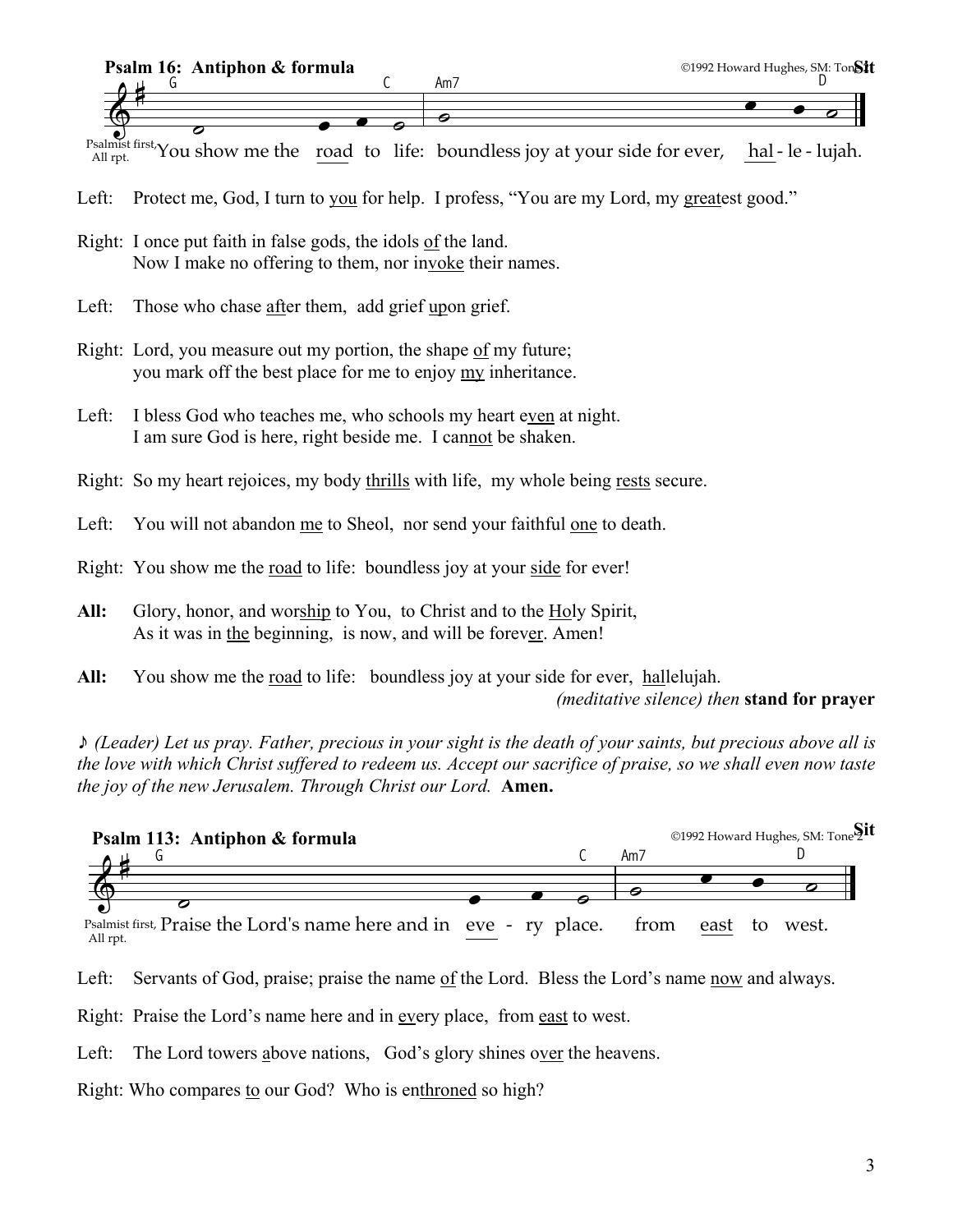- Left: The Lord bends down to see heaven and earth, to raise the weak form the dust and lift the poor from the mire,
- Right: To set them with princes, in the company of their leaders.
- Left: The childless no longer alone, rejoice now in many children.
- All: Glory, honor, and worship to You, to Christ and to the Holy Spirit, As it was in the beginning, is now, and will be forever. Amen!
- **All:** Praise the Lord's name here and in every place, from east to west.

*(meditative silence) then* **stand for prayer**

\* *(Leader) Let us pray. Lord Jesus, by surrendering the brightness of your glory you became man so that we may be raised from the dust to share your very being. May the many children of your Church offer you praise from east to west for all time. Through Christ our Lord.* Amen.

#### **Reading** (1 Peter 2: 9-10) **Sit**

 You are a "chosen race, a royal priesthood, a holy nation, a people he claims for his own to proclaim the glorious works" of the One who called you from darkness into his marvelous light. Once you were no people, but now you are God's people; once there was no mercy for you, but now you have found mercy. *The word of the Lord.* **Thanks be to God.**

**Reading** (from various letters by Damien to his family)

 If I cannot cure them I shall be a consolation for them... Oh, if only you could hear the beautiful music in my church! At the high mass my children sing like consummate musicians... The cemetery, church, and presbytery form one enclosure; thus at night time I am the sole keeper of this garden of the dead. My greatest pleasure is to go there and say my beads and meditate on that unending happiness which so many of them are already enjoying.

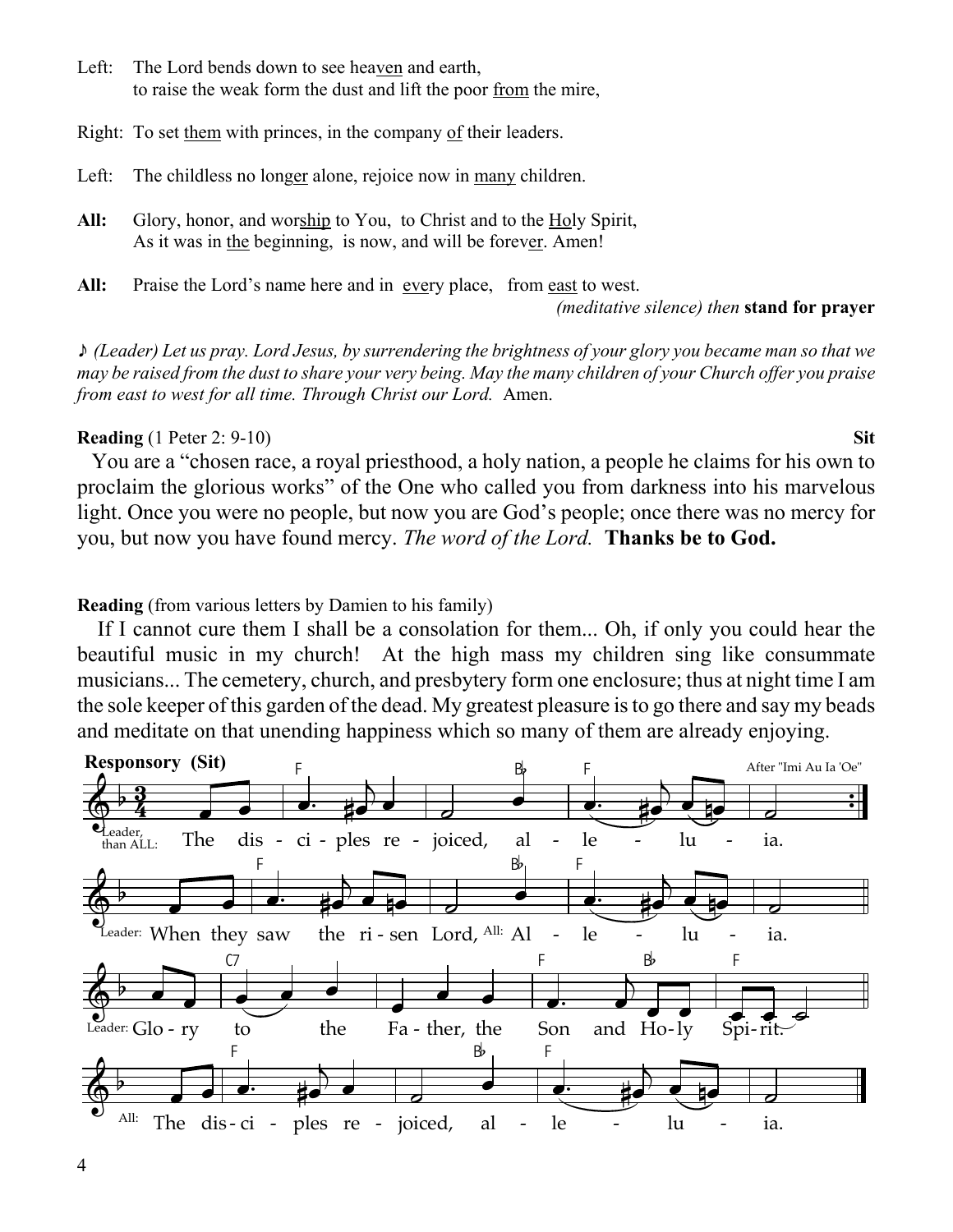### Gospel Canticle; stand, all sign themselves  $(\bigstar)$  at the first words of the canticle



Hua 'ōlelo: Based on Luke 1:46-55, Timothy Dudley-Smith (b.1926), © Oxford University Press. Used with permission, alt. Concept: Marlene Sai, R<br>Mondoy, 1982 Leo: 'Imi au iā 'oe, ©1916, 1943 Charles E. King (1874-1950). All www.mondoymusic.com.

#### **Intercessions:**

Leader:  $\triangle$  Righteous Father, you lifted Jesus above the earth through the triumph of the cross, may all things be lifted in him. We pray to the Lord. All: Lord, hear our prayer.

You have brought a new family into being through water and the Holy Spirit, keep them faithful to their baptism and bring them to everlasting life. We pray to the Lord. All: Lord, hear our prayer.

Through your exalted Son help those in distress, free those in captivity, and heal the sick. We pray to the Lord. All: Lord, hear our prayer.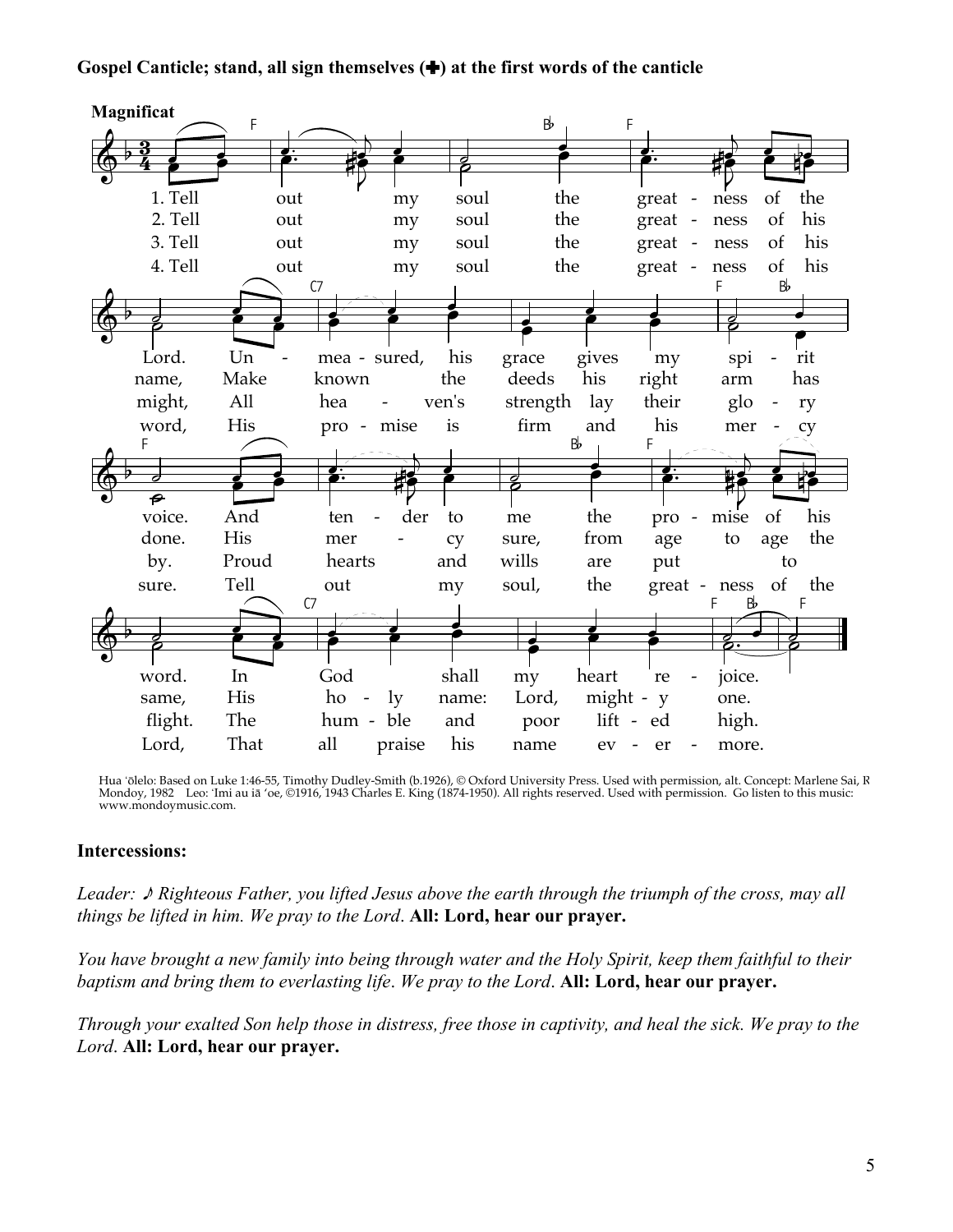*You nourished our deceased brothers and sisters with the body and blood of the risen Christ, raise them up on the last day. We pray to the Lord.* **All: Lord, hear our prayer.**



*Leader:*  $\sqrt{\ }$  *Let us pray in the words our Savior gave us:* 

*Leader:* \* *Let us pray. Father, help us to keep in mind that Christ our Savior lives with you in glory and promised to remain with us until the end of time. We ask this through Christ our Lord, your Son, who lives and reigns with you and the Holy Spirit, one God, for ever and ever.* **Amen.**

**All** *(recited)***: Father of mercy, in Saint Damien you have given us a shining witness of love for the poorest and most abandoned. Grant that, by his intercession, as faithful witnesses of your Son Jesus, we too may be servants of the most needy and rejected. We ask this through Christ, your Son, who lives and reigns with you and the Holy Spirit, One God, for ever and ever. Amen.**

*Leader: Let us bless the Lord.* **All: We give him thanks and praise.**

*Leader: May almighty God bless us; Father, Son and Holy Spirit.* **All: (+) Amen.** 

*Leader: Let us offer each other a sign of peace.* (All exchange a sign of peace with each other.)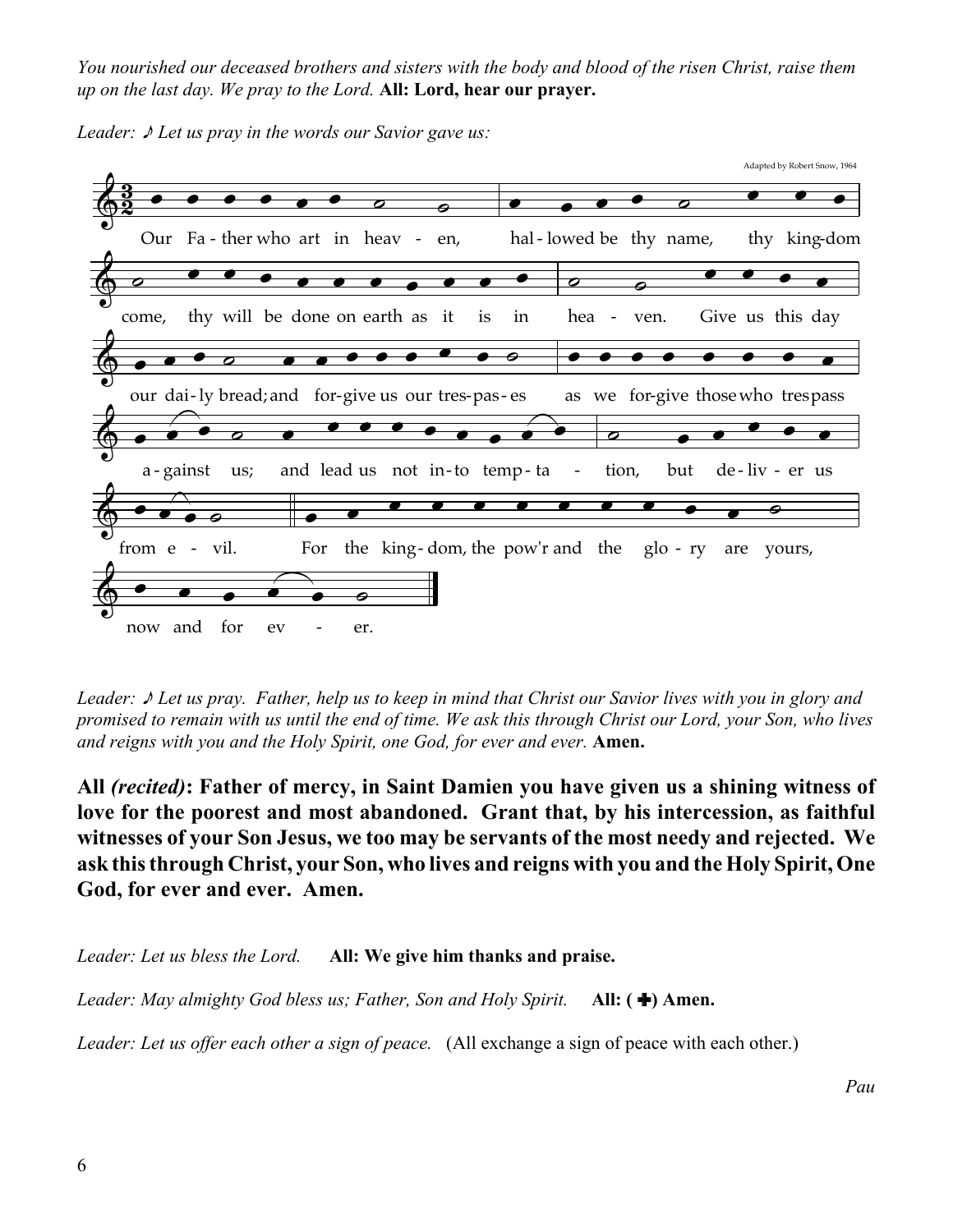# **Sunday** A Saint Damien Novena | Day 2,9 | Evening Prayer



\* (Oh Blessed Damien, we sing and humbly pray)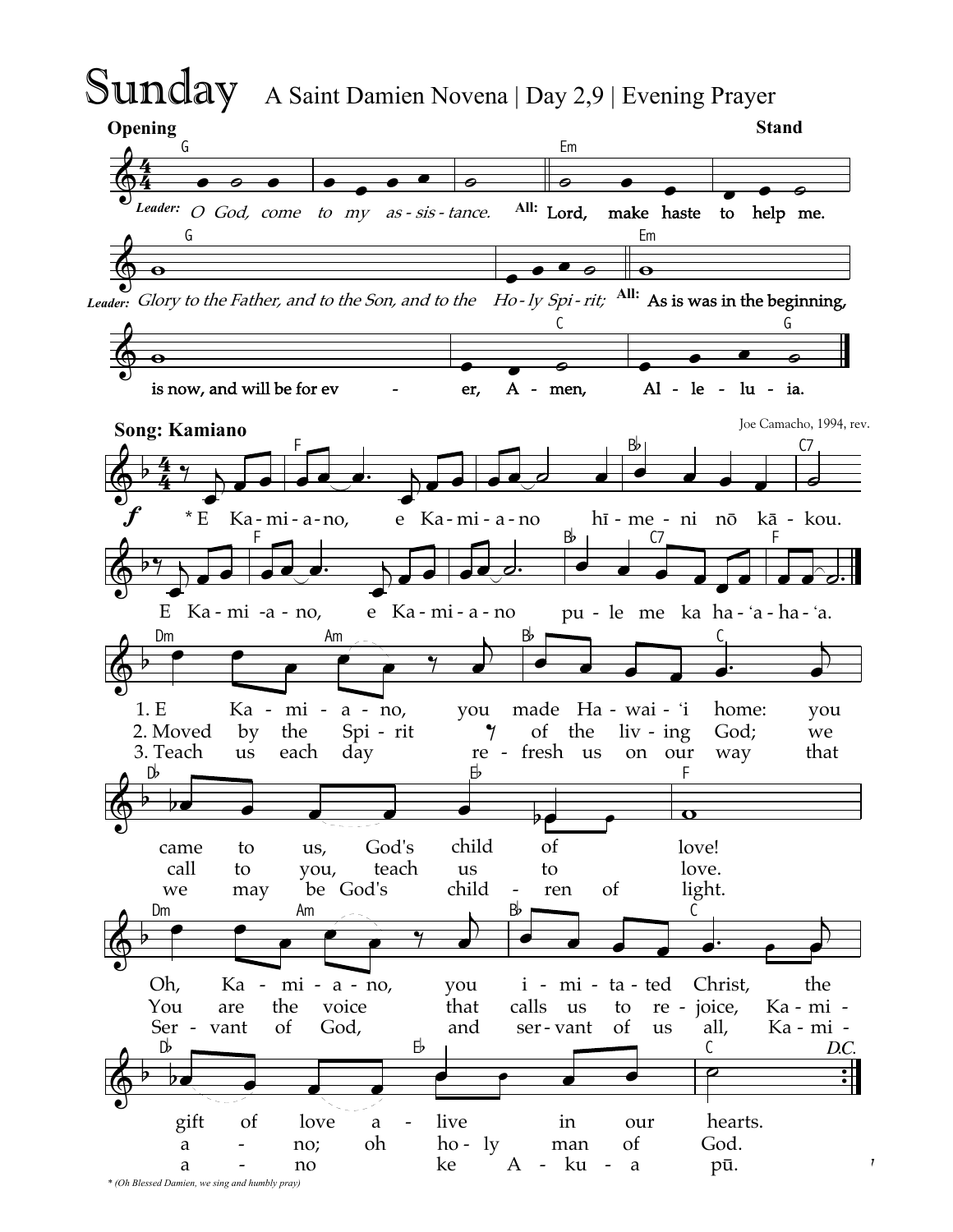

All rpt. The Lord decrees Psalmist first, The Lord decrees to the king: Take the throne at my right hand, hal-le-lujah.

- Left: The Lord decrees to the king: "Take the throne at my right hand, I will make your enemies a footrest.
- Right: I will raise your scepter over Zion and beyond, over all your enemies.

Left: Your people stand behind you, on the day you take command.

Right: You are made holy, splendid, newborn like the dawn, fresh like the dew."

Left: God's oath is firm: "You are a priest for ever, the rightful king by my decree."

Right: The Lord stands at your side, to destroy kings on the day of wrath.

Left: God executes judgment, crushes the heads of nations, and brings carnage worldwide.

Right: The victor drinks from a wayside stream, and rises refreshed.

**All:** Glory, honor, and worship to You, to Christ and to the Holy Spirit, As it was in the beginning, is now, and will be forever. Amen!

**All:** The Lord decrees to the king: Take the throne at my right hand, hallelujah.

*(meditative silence) then* **stand for prayer**

\* *(Leader) Let us pray. Father, we ask you to give us victory and peace. In Jesus Christ, our Lord and King, we are already seated at your right hand. We look forward to praising you in the fellowship of the saints in our heavenly homeland. Through Christ our Lord.* **Amen.**



All rpt. Who can for Psalmist first, Who can for - get - get God's wonders, a God, merciful and kind! <u>hal</u>-le - lujah.

Left: With my whole heart I praise the Lord among the just. Great are God's works, a delight to explore.

Right: In splendor, in majesty, God's justice will stand.

Left: Who can forget God's wonders! a God, merciful and kind

Right: who nourished the faithful, upheld the covenant, and revealed mighty deeds, giving them the land of pagans.

 $\bullet$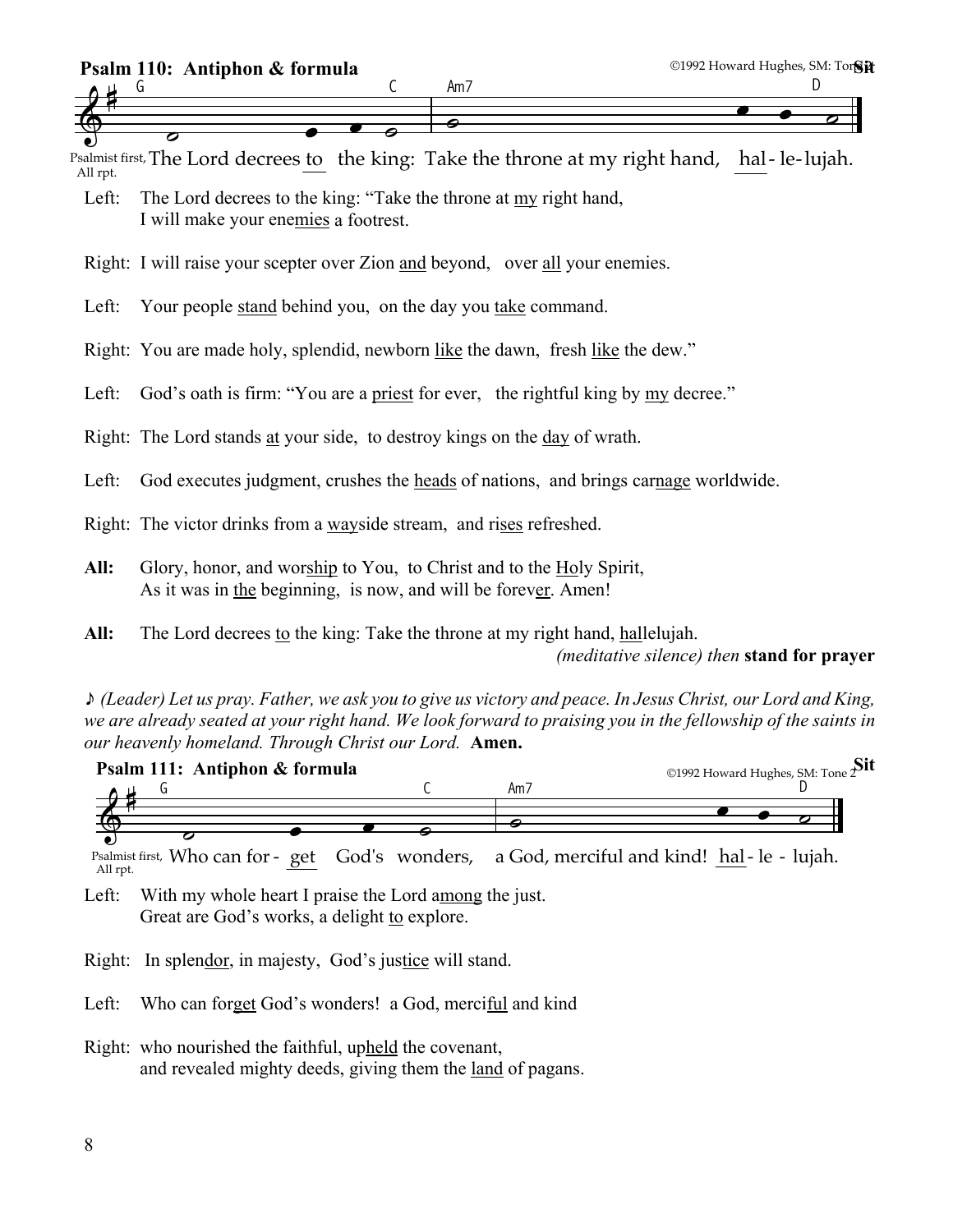Left: Faithful, just, and true are all God's decrees: each law in its place, valid for ever.

Right: The Lord redeems the faithful, decrees a lasting covenant. Holy and awesome God's name!

- Left: Fear of the Lord is wisdom's crown, wise are those who live by it. Praise the Lord for ever!
- All: Glory, honor, and worship to You, to Christ and to the Holy Spirit, As it was in the beginning, is now, and will be forever. Amen!
- All: Who can forget God's wonders, a God, merciful and kind! Hallelujah.

*(meditative silence) then* **stand for prayer**

\* *(Leader) Let us pray. Merciful and kind Lord, you are the crowning glory of all the saints. Give us wisdom's crown, so that we may live your covenant and be redeemed by your awesome love. Through Christ our Lord.* **Amen.**

# **Reading** (Hebrews 10: 12-14) **Sit**

 Jesus offered one sacrifice for sins and took his seat forever at the right hand of God; now he waits until his enemies are placed beneath his feet. By one offering he has for ever perfected those who are being sanctified. *The word of the Lord.* **Thanks be to God.**

**Reading** (From a letter of Damien to his brother Pamphile)

 After what I have told you, you have an idea of the island of Hawai'i, oh which the master of the vineyard has sent me to work for the salvation of souls. I feel more tired on Sunday evening, the more I also feel happy, above all if some lost sheep has come back to the fold of the Lord. Pray that I give myself completely to God and devote myself to his service to my last breath. To have begun is nothing, the hard thing is to persevere. This is the work of God's grace, and will never fail me, I'm sure, as long as I do not resist it.

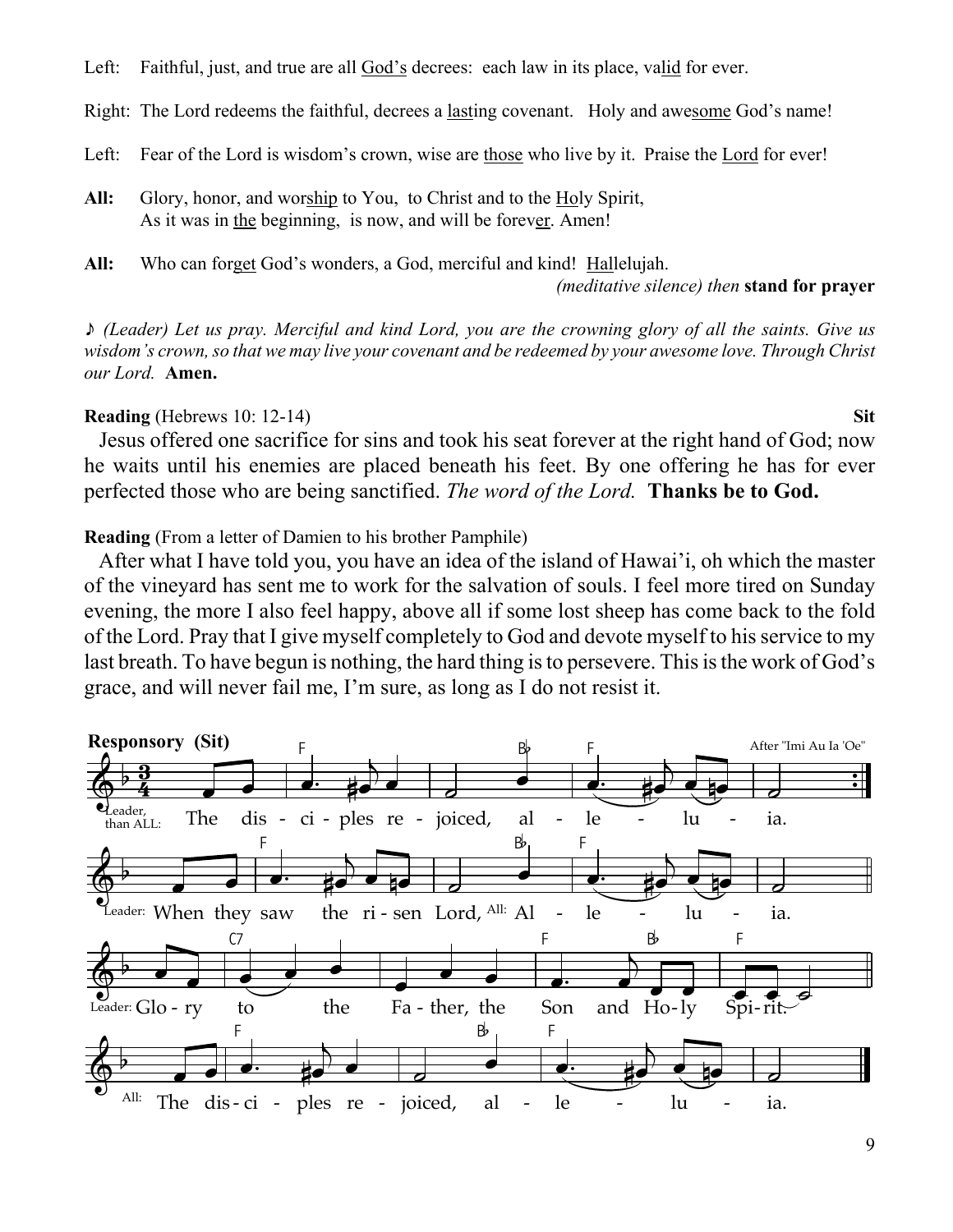### Gospel Canticle; stand, all sign themselves  $(\bigstar)$  at the first words of the canticle



Hua 'ōlelo: Based on Luke 1:46-55, Timothy Dudley-Smith (b.1926), © Oxford University Press. Used with permission, alt. Concept: Marlene Sai, R<br>Mondoy, 1982 Leo: 'Imi au iā 'oe, ©1916, 1943 Charles E. King (1874-1950). All www.mondoymusic.com.

#### **Intercessions:**

Leader:  $\triangle$  Lord Jesus, you shepherd in glory, do counsel in wisdom our shepherds, and may the flock be led surely to salvation. We pray to the Lord. All: Lord, hear our prayer.

You are exalted in heaven, rich in mercy, look with compassion on the poor and the needy of the earth. We pray to the Lord. All: Lord, hear our prayer.

You are our priest, offering praise to the Father in the Holy Spirit; unite us all in your sacrifice of praise. We pray to the Lord. All: Lord, hear our prayer.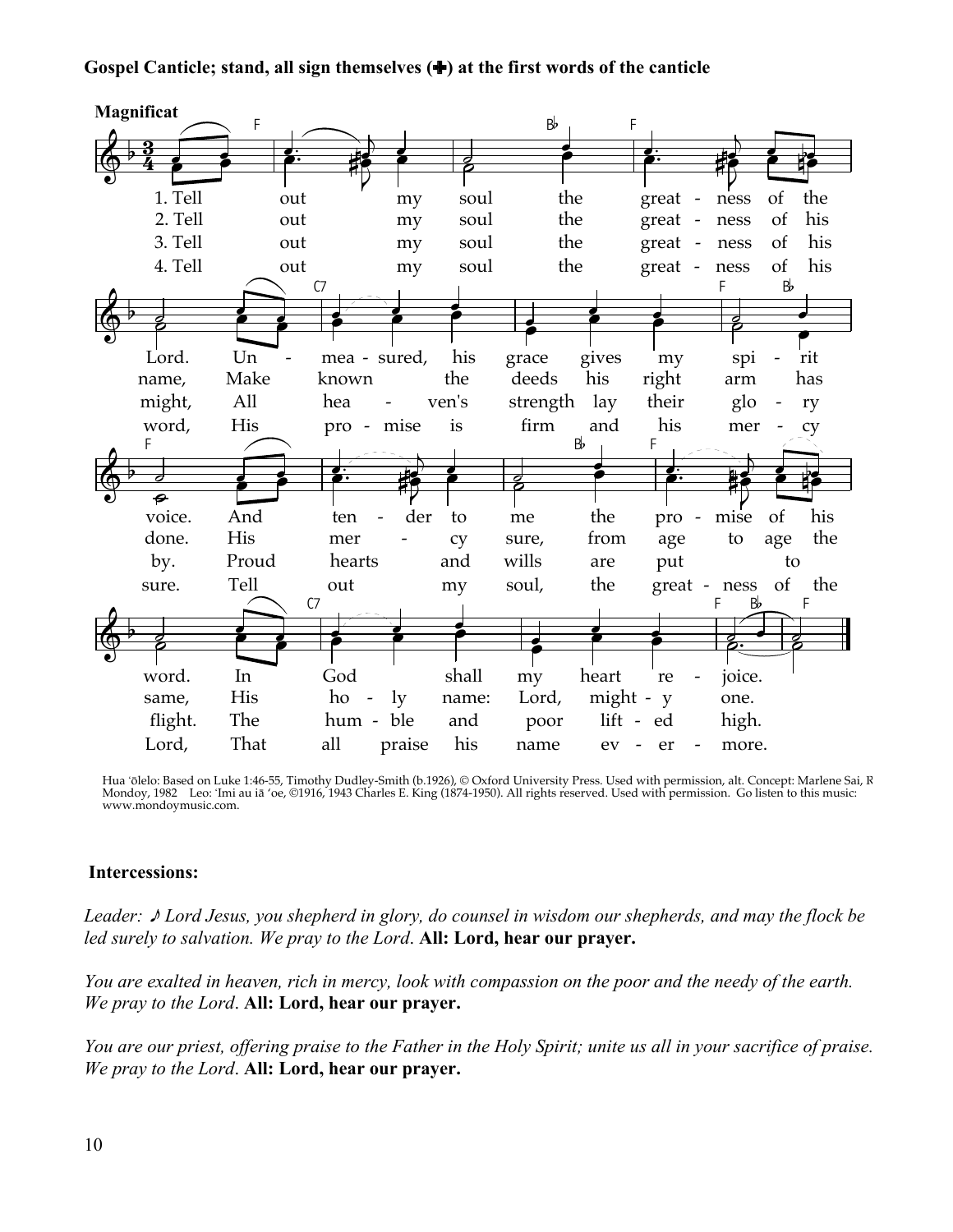*May the dead enter into the glorious freedom of God's children, and the fullness of redemption for their bodies. We pray to the Lord*. **All: Lord, hear our prayer.**



*Leader:*  $\sqrt{\ }$  *Let us pray in the words our Savior gave us:* 

*Leader:* \* *Let us pray. Father, help us to keep in mind that Christ our Savior lives with you in glory and promised to remain with us until the end of time. We ask this through Christ our Lord, your Son, who lives and reigns with you and the Holy Spirit, one God, for ever and ever.* **Amen.**

**All** *(recited)***: Father of mercy, in Saint Damien you have given us a shining witness of love for the poorest and most abandoned. Grant that, by his intercession, as faithful witnesses of your Son Jesus, we too may be servants of the most needy and rejected. We ask this through Christ, your Son, who lives and reigns with you and the Holy Spirit, One God, for ever and ever. Amen.**

*Leader: Let us bless the Lord.* **All: We give him thanks and praise.**

*Leader: May almighty God bless us; Father, Son and Holy Spirit.* **All: (+) Amen.** 

*Leader: Let us offer each other a sign of peace.* (All exchange a sign of peace with each other.)

*Pau*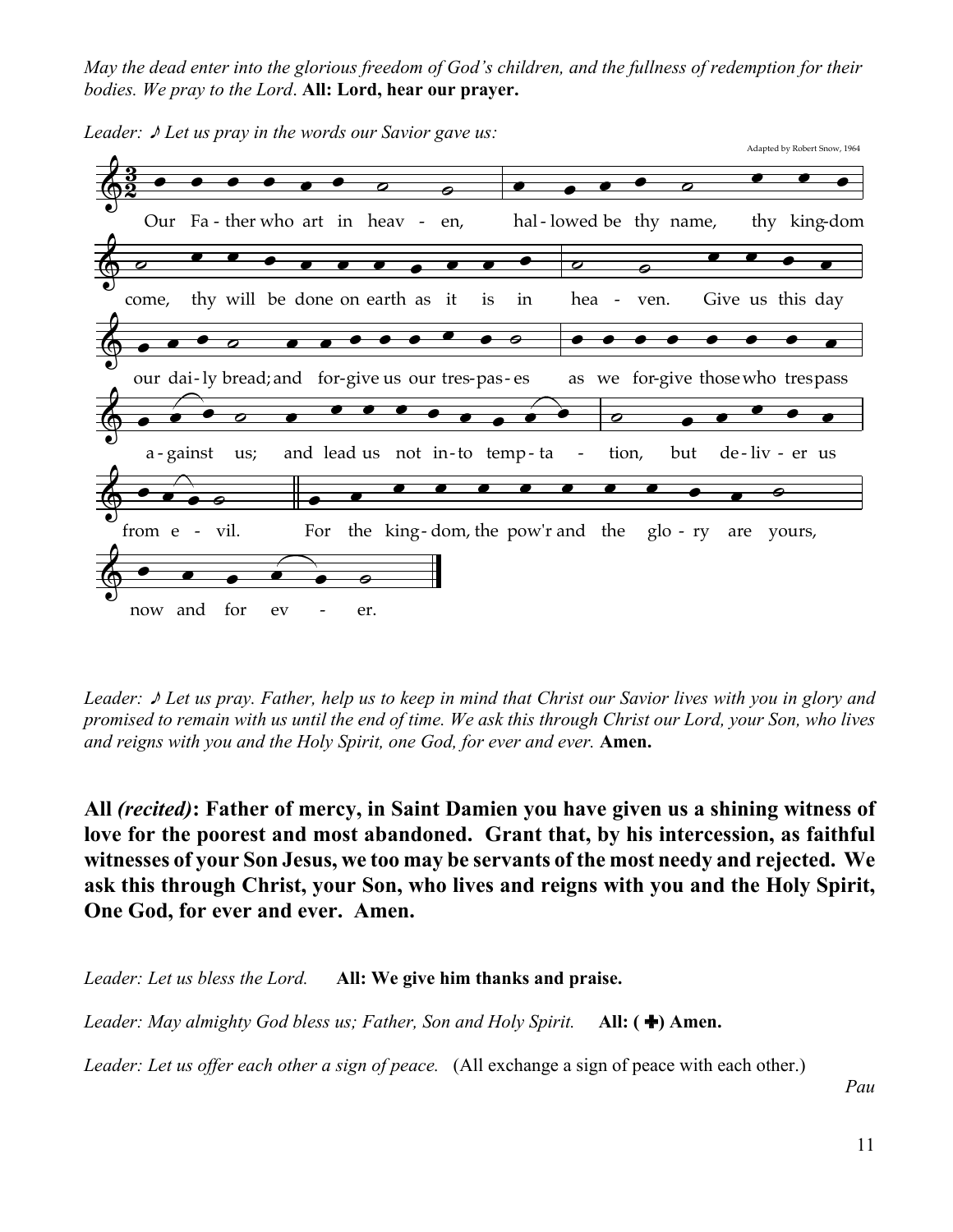# Monday A Saint Damien Novena | Day 3 | Evening Prayer

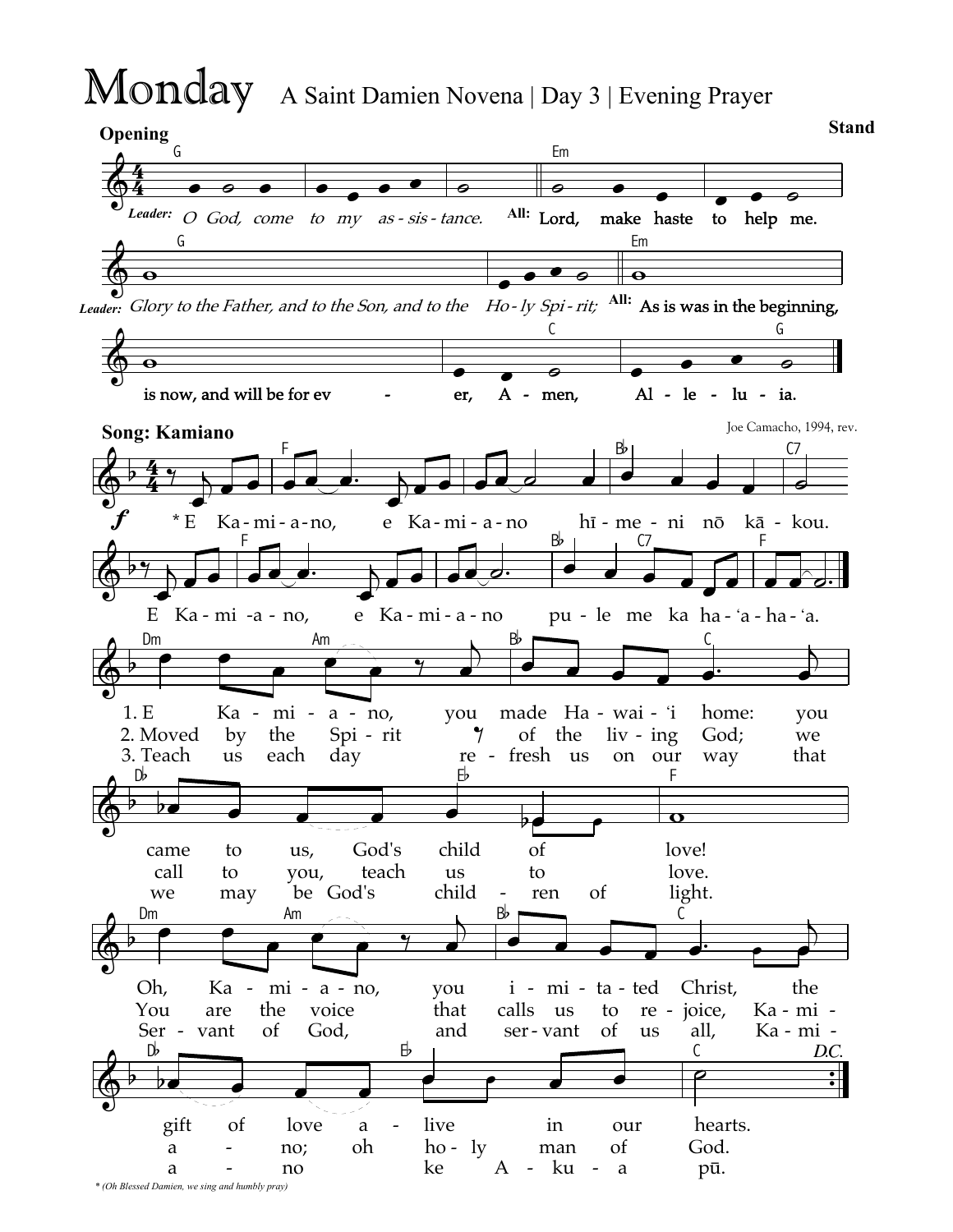

Left: I gaze at the heavens, searching for you, my God.

Right: A slave watches his master's hand, a servant girl, the hand of her mistress;

Left: so our eyes rest on you, Lord, awaiting your kindness.

Right: Have mercy, Lord, have mercy. We have swallowed enough scorn, stomached enough sneers:

- Left: the scoffing of the complacent, the mockery of the proud.
- **All:** Glory, honor, and worship to You, to Christ and to the Holy Spirit, As it was in the beginning, is now, and will be forever. Amen!
- **All:** Our eyes rest on you, Lord, awaiting your kindness.

*(meditative silence) then* **stand for prayer**

\* *(Leader) Let us pray. Father in heaven, we gaze and search for you. Shield us from the complacent and the proud, and show us your mercy. Through Christ our Lord.* **Amen.**



Left: Bless God, the Father of our Lord Jesus Christ, who blessed us from heaven through Christ with every blessing of the Spirit.

- Right: Before laying the world's foundation, God chose us in Christ to live a pure and holy life.
- Left: God determined out of love to adopt us through Jesus Christ
- Right: for the praise and glory of that grace granted us in the Beloved.
- **All:** Glory, honor, and worship to You, to Christ and to the Holy Spirit, As it was in the beginning, is now, and will be forever. Amen!
- All: God determined <u>out</u> of love, to adopt us through <u>Jesus Christ.</u> **(Remain seated)**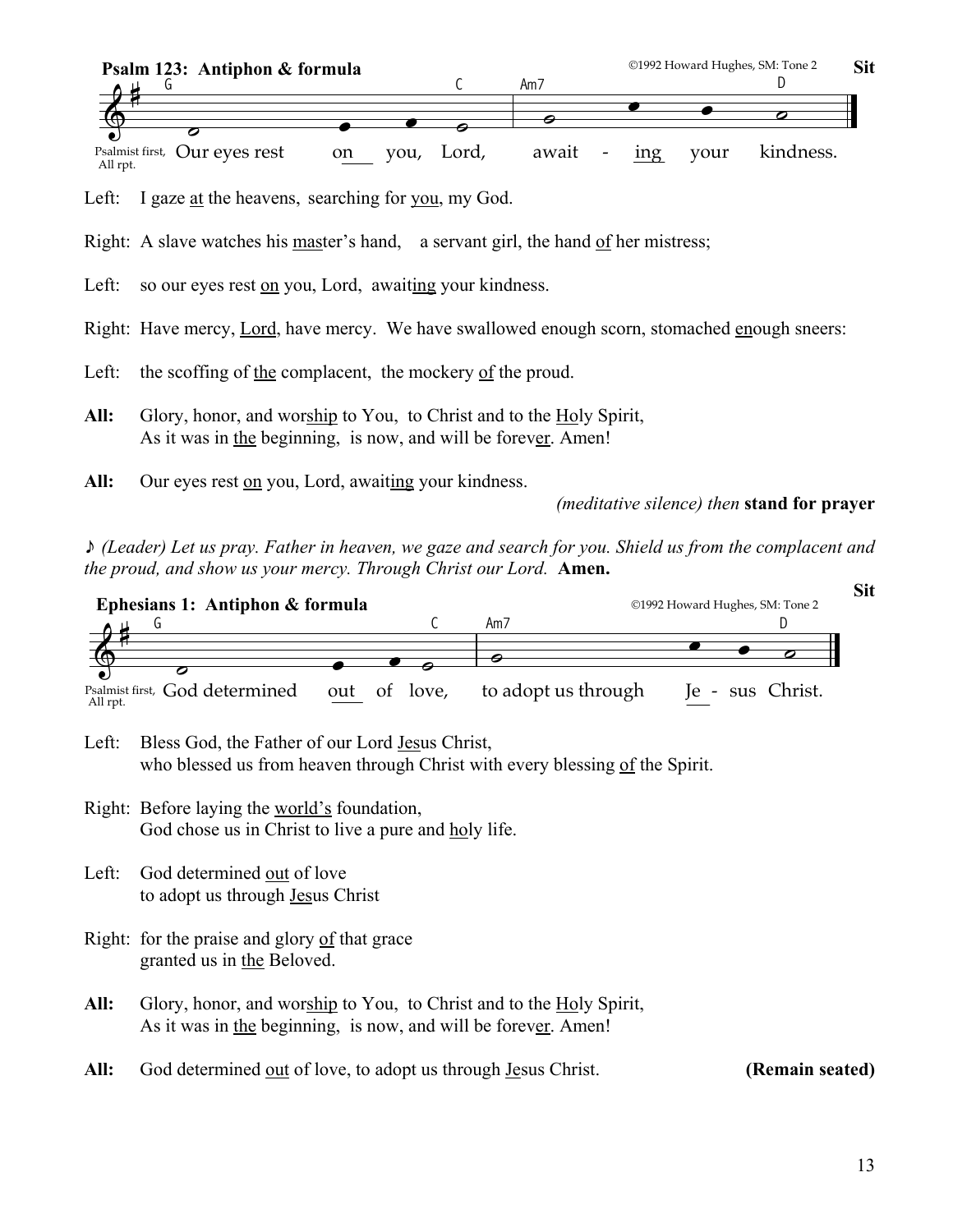Do not, my brother and sisters, speak ill of one another. The one who speaks ill of another or judges another is speaking against the law. It is the law he judges. If, however, you judge the law, you are no observer of the law; you are its judge. There is but one Lawgiver and Judge, one who can save and destroy. Who, then, are you to judge your neighbor? *The word of the Lord.* **Thanks be to God.**

# **Reading** (Comments about Damien, from Dr. Mouritz, a contemporary)

 Fr. Damien took no precaution whatever. In the kindness of his nature, he never forbade lepers entering his house; they had access to it anytime, night or day. I named his house "Kalawao Family Hotel and Lepers' Rest"; free beds, free board for the needy; this designation I believe could not be improved on, it exactly fitted the daily prevailing condition.



**DRAIGH THE LEPE**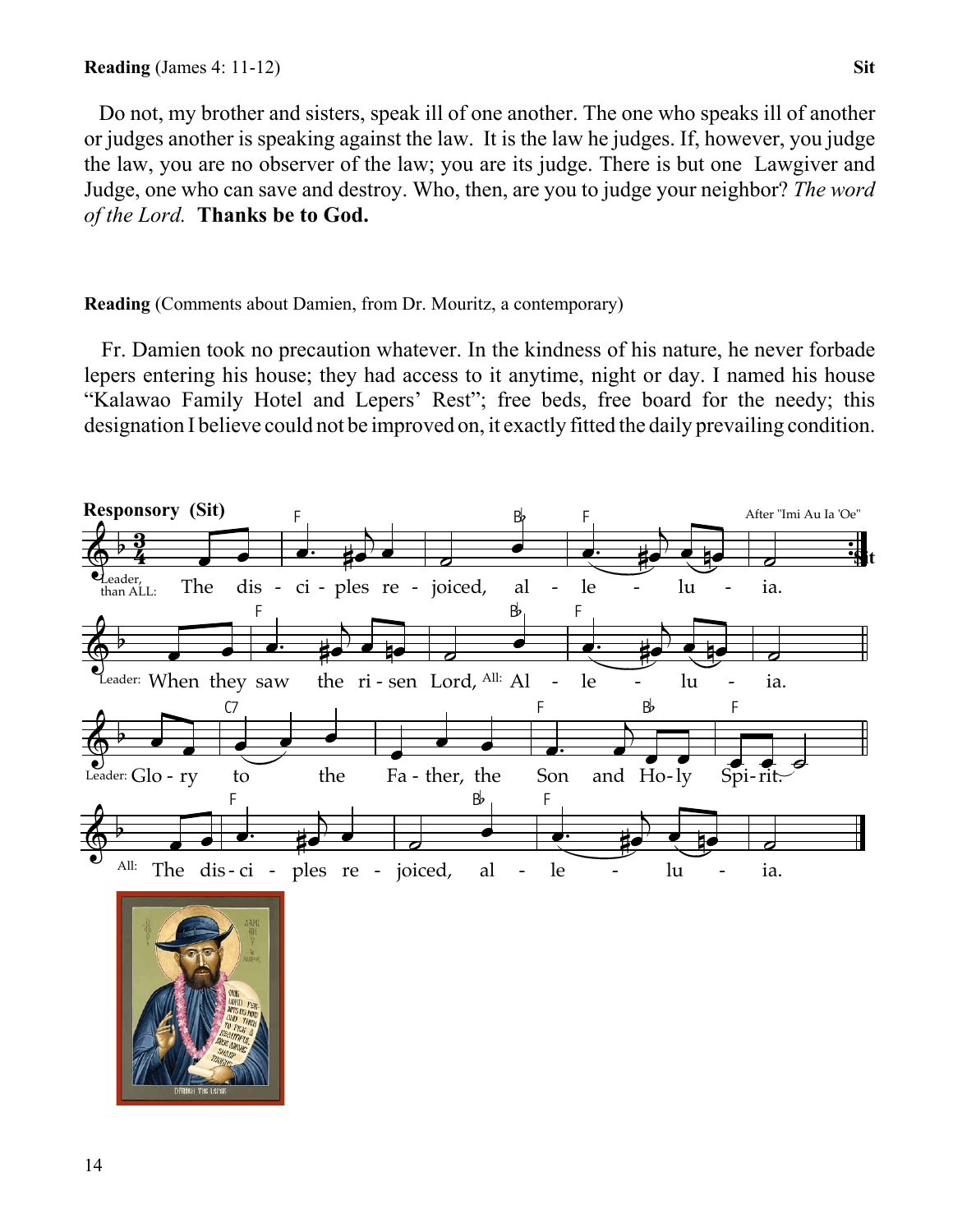### Gospel Canticle; stand, all sign themselves  $(\bigstar)$  at the first words of the canticle



Hua 'ōlelo: Based on Luke 1:46-55, Timothy Dudley-Smith (b.1926), © Oxford University Press. Used with permission, alt. Concept: Marlene Sai, R<br>Mondoy, 1982 Leo: 'Imi au iā 'oe, ©1916, 1943 Charles E. King (1874-1950). All www.mondoymusic.com.

#### **Intercessions:**

Leader:  $\triangle$  Father, you filled the apostles and the whole Church with the consolation of the Holy Spirit, send us your consoling Spirit always. We pray to the Lord. All: Lord, hear our prayer.

Grant that the poor and the rich meet in friendship, for you are God of both. We pray to the Lord. All: Lord, hear our prayer.

Send forth your Spirit, gentlest of consolers, to wipe away the tears of all who mourn. We pray to the Lord. All: Lord, hear our praver.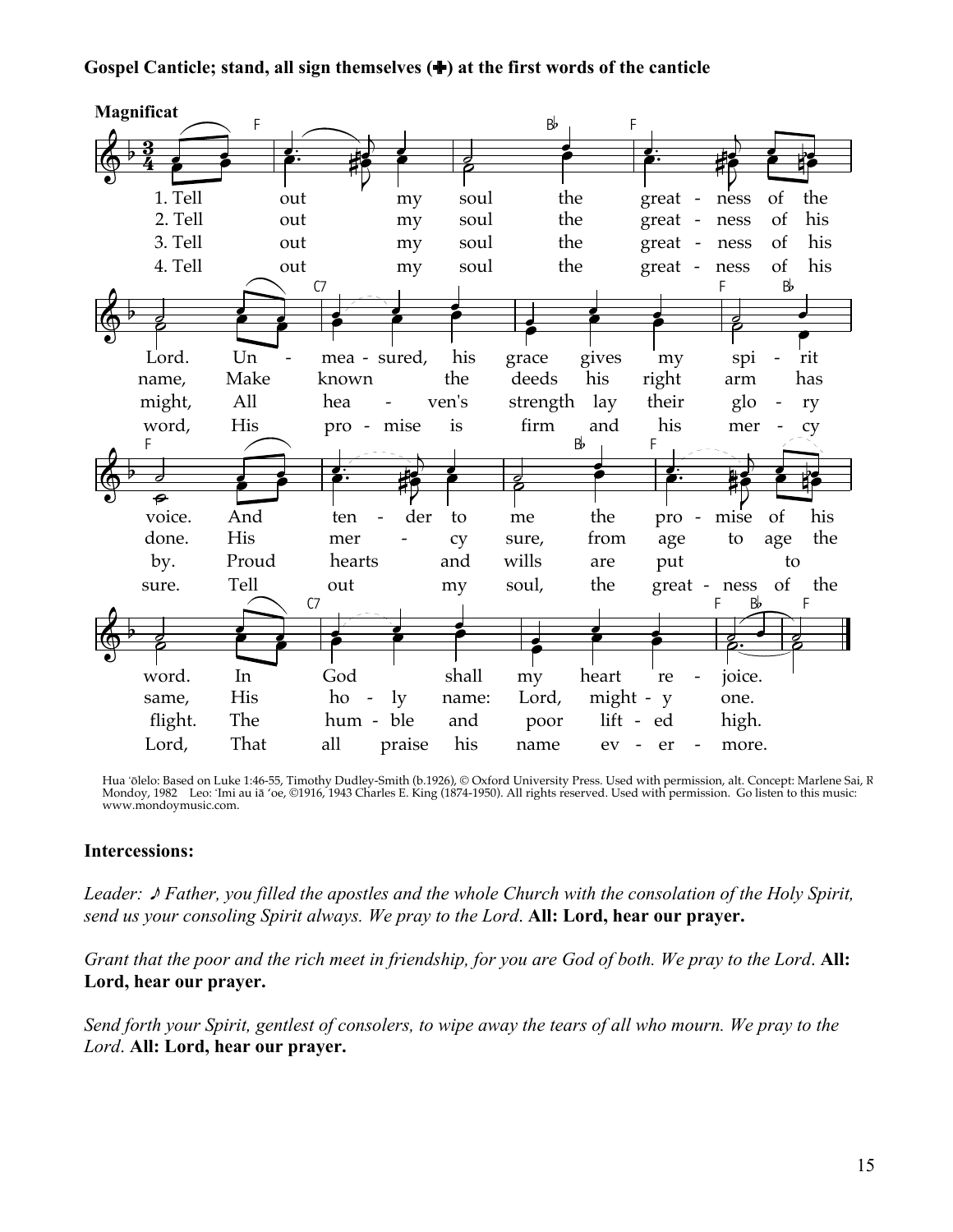*Purify the souls of the departed, and receive them into the company of your saints and chosen ones in heaven. We pray to the Lord.* **All: Lord, hear our prayer.**





*Leader:* \* *Let us pray. Lord, send the power of your Holy Spirit upon us that we may remain faithful and do your will in our daily lives. We ask this through Christ our Lord, your Son, who lives and reigns with you and the Holy Spirit, one God, for ever and ever*. **Amen.**

**All** *(recited)***: Father of mercy, in Saint Damien you have given us a shining witness of love for the poorest and most abandoned. Grant that, by his intercession, as faithful witnesses of your Son Jesus, we too may be servants of the most needy and rejected. We ask this through Christ, your Son, who lives and reigns with you and the Holy Spirit, One God, for ever and ever. Amen.**

*Leader: Let us bless the Lord.* **All: We give him thanks and praise.**

*Leader: May almighty God bless us; Father, Son and Holy Spirit.* **All: (+) Amen.** 

*Leader: Let us offer each other a sign of peace.* (All exchange a sign of peace with each other.)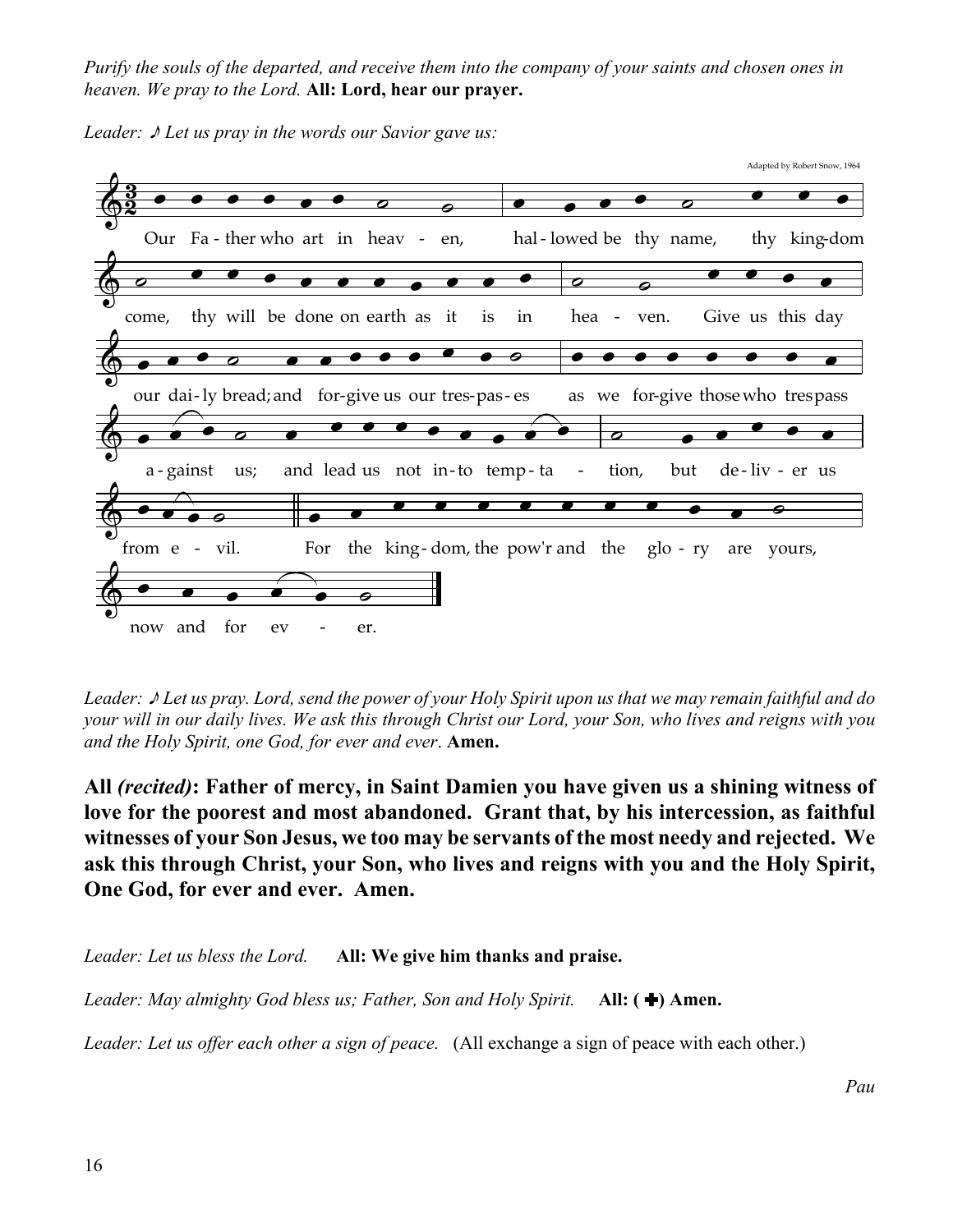# Tuesday A Saint Damien Novena | Day 4| Evening Prayer

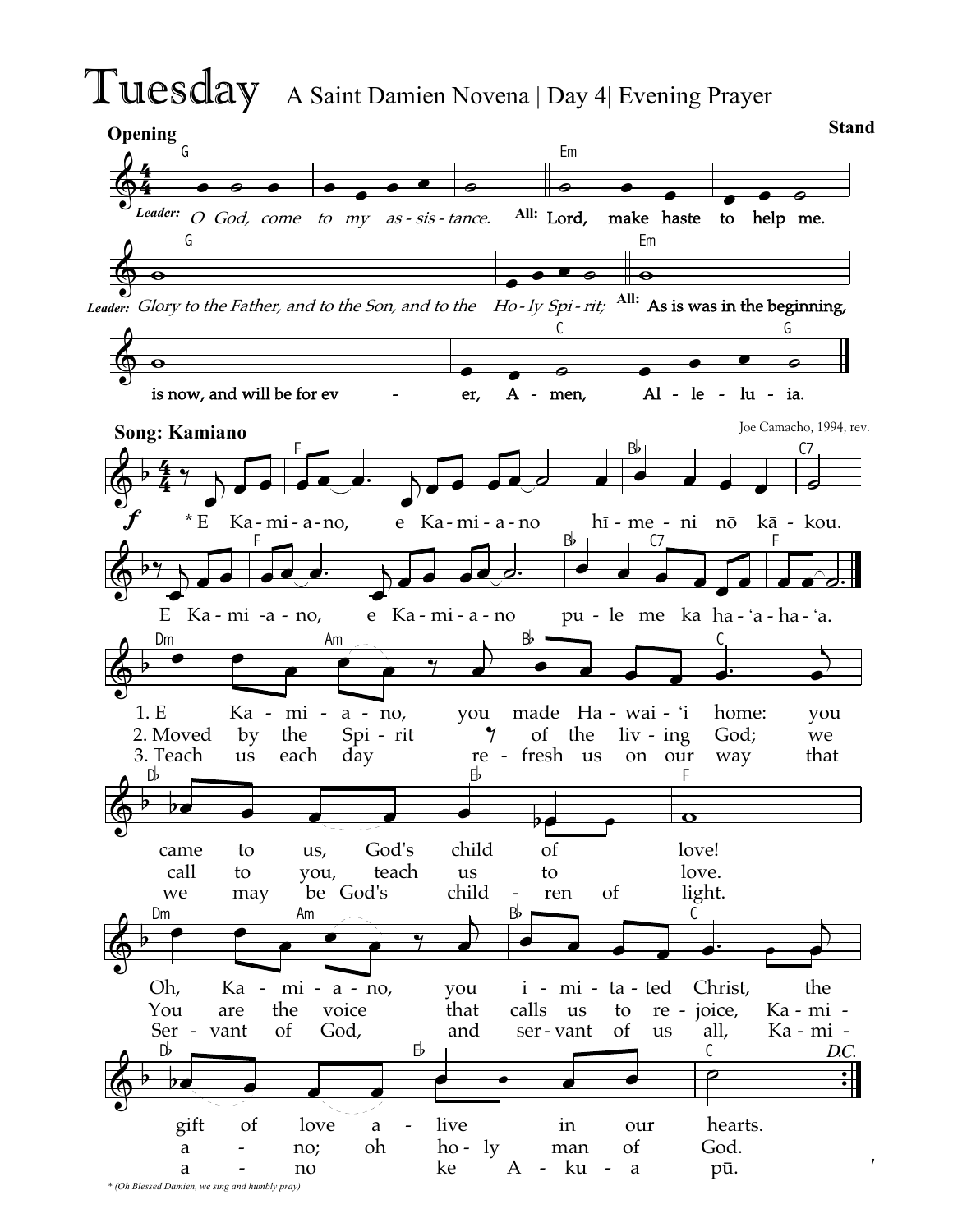

All rpt. As mountains cir cle - cle Je - rusalem, Lord, em - b<u>rac</u>e your people.

Left: Those who trust the Lord stand firm as Zion, solid and strong.

- Right: As mountains circle Jerusalem, Lord, you embrace your people now and for ever.
- Left: Keep the rule of the wicked far from the land of the just, or the just may turn to evil.

Right: Lord, show your goodness to those who do good, whose hearts are true.

- Left: Away with the devious, banish them with the wicked! Give Israel peace!
- All: Glory, honor, and worship to You, to Christ and to the Holy Spirit, As it was in the beginning, is now, and will be forever. Amen!

All: As mountains circle Jerusalem, Lord, you embrace your people.

*(meditative silence) then* **stand for prayer**

\* *(Leader) Let us pray. Encircle and embrace your people, Lord, within the safety of the Church. May we not turn towards evil, but deliver us and bring us to the land of the just where all hearts are true. Through Christ our Lord.* **Amen.**



Left: Lord, I am not proud, holding my head too high, reaching beyond my grasp.

- Right: No, I am calm and tranquil, like a weaned child resting in its mother's arms: my whole being at rest.
- Left: Let Israel rest in the Lord, now and for ever.
- All: Glory, honor, and worship to You, to Christ and to the Holy Spirit, As it was in the beginning, is now, and will be forever. Amen!

**All:** My whole being, is at rest in you, my God.

# *(meditative silence) then* **stand for prayer**

\* *(Leader) Let us pray. Lord Jesus, gentle and humble of heart, you promised your kingdom to those who are like children. Keep us calm and tranquil, and may your love for us be rich and intimate. Through Christ our Lord.* **Amen.**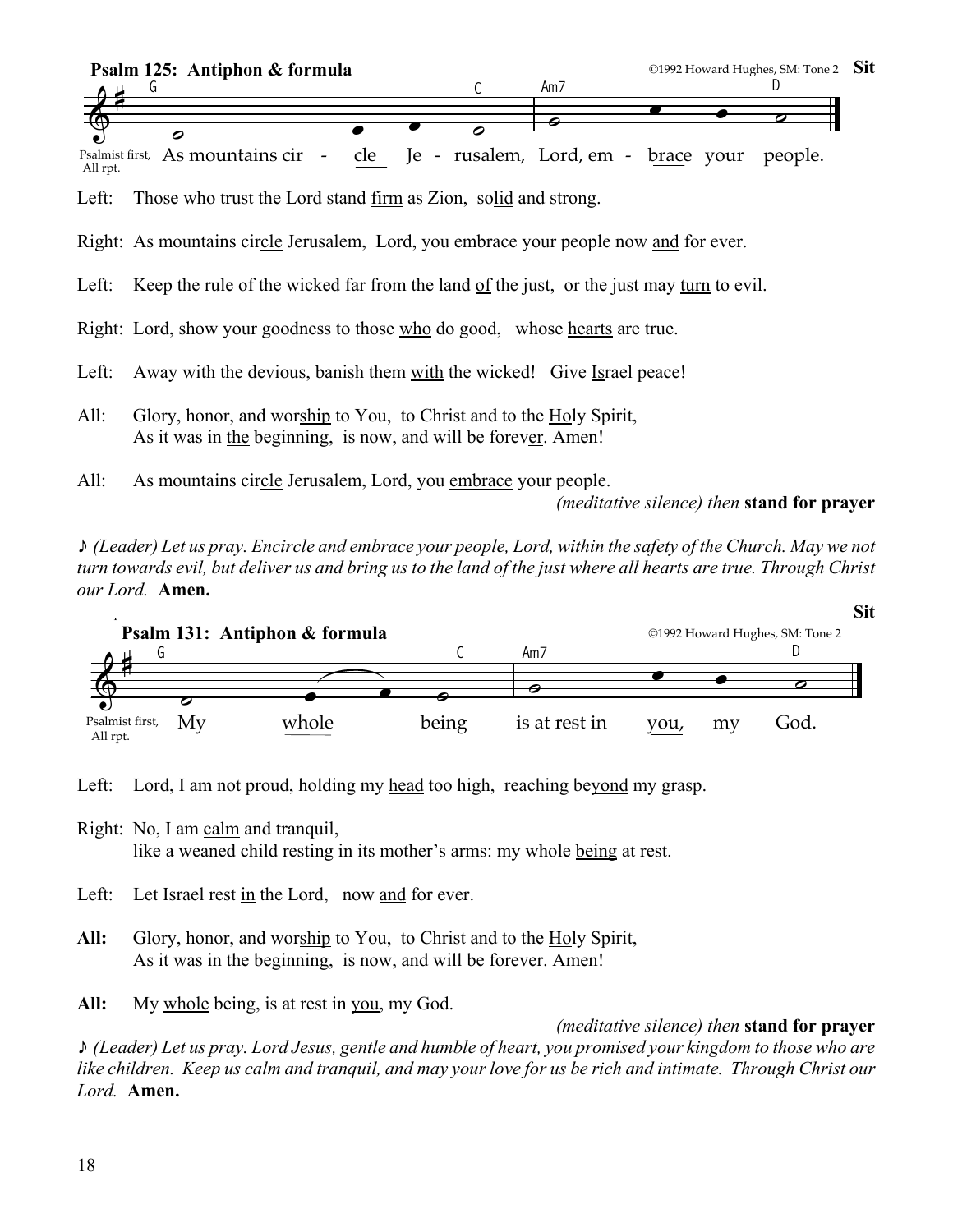The Spirit helps us in our weakness, for we do not know how to pray as we ought; but the Spirit himself makes intercession for us with groanings that cannot be expressed in speech. He who searches hearts knows what the Spirit means, for the Spirit intercedes for the saints as God himself wills. *The word of the Lord.* **Thanks be to God.**

**Reading** (from various sources of Damien quotes)

 The will of God is that I quit the world to embrace religious life. Divine providence wills it. It is God who calls me and I must obey him. We ought to choose the state to which God has predestined us in order to be happy eternally. My greatest happiness is to serve the Lord in his poor and ill children. I would not want to be healed, if leaving the island and abandoning my work were to be the price. Here I am, a priest, here I am a missionary. I am the happiest missionary in the world.



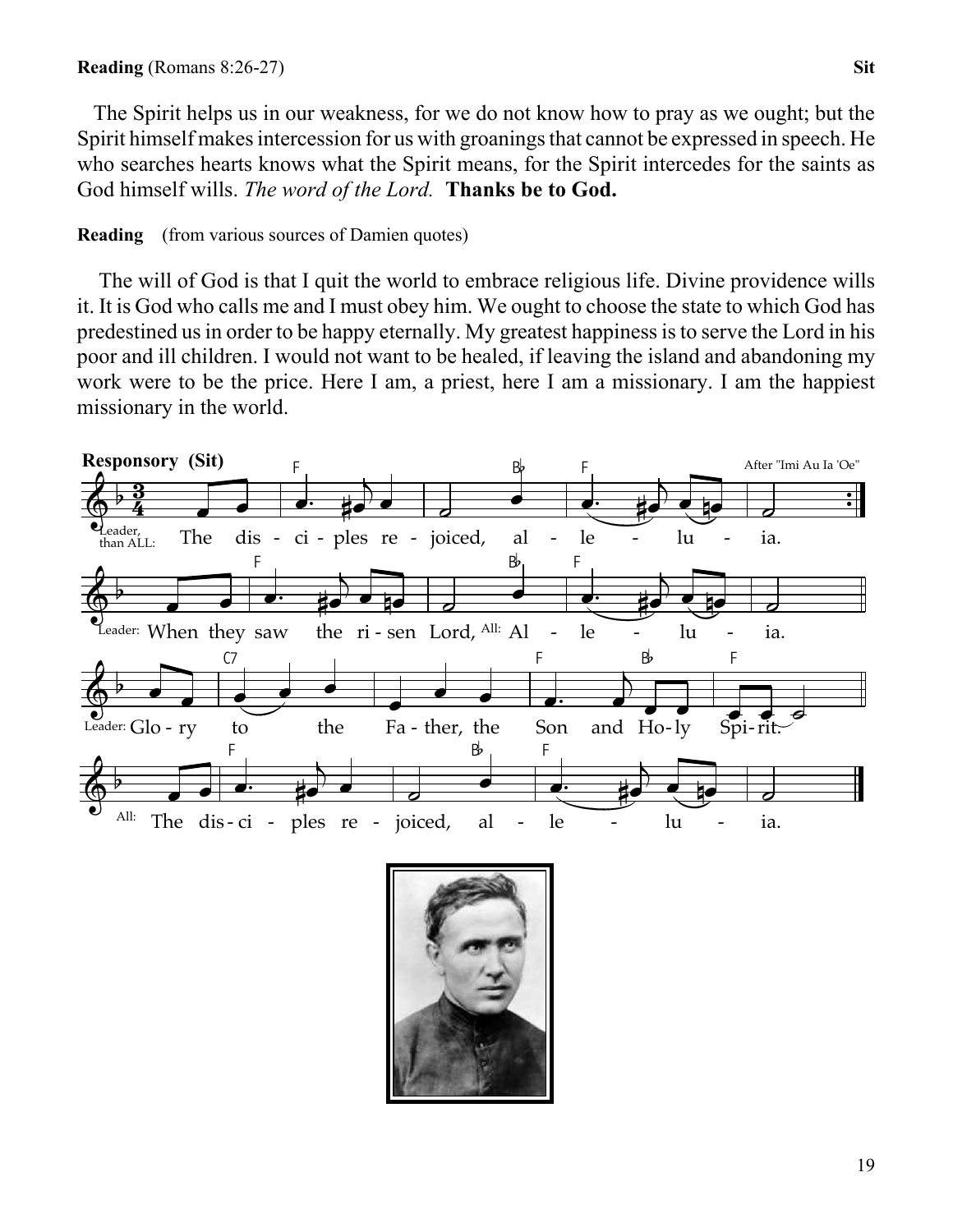### Gospel Canticle; stand, all sign themselves  $(\bigstar)$  at the first words of the canticle



Hua 'ōlelo: Based on Luke 1:46-55, Timothy Dudley-Smith (b.1926), © Oxford University Press. Used with permission, alt. Concept: Marlene Sai, R<br>Mondoy, 1982 Leo: 'Imi au iā 'oe, ©1916, 1943 Charles E. King (1874-1950). All www.mondoymusic.com.

#### **Intercessions:**

Leader:  $\triangle$  Lord Jesus, from your wounded side flowed blood and water, make the Church your spotless bride. We pray to the Lord. All: Lord, hear our prayer.

You showed vour disciples how to make a great catch of fish, send others to continue their work as fishers of men. We pray to the Lord.. All: Lord, hear our prayer.

At the lakeside you prepared bread and fish for your disciples, grant that we may never allow others to die of hunger. We pray to the Lord. All: Lord, hear our prayer.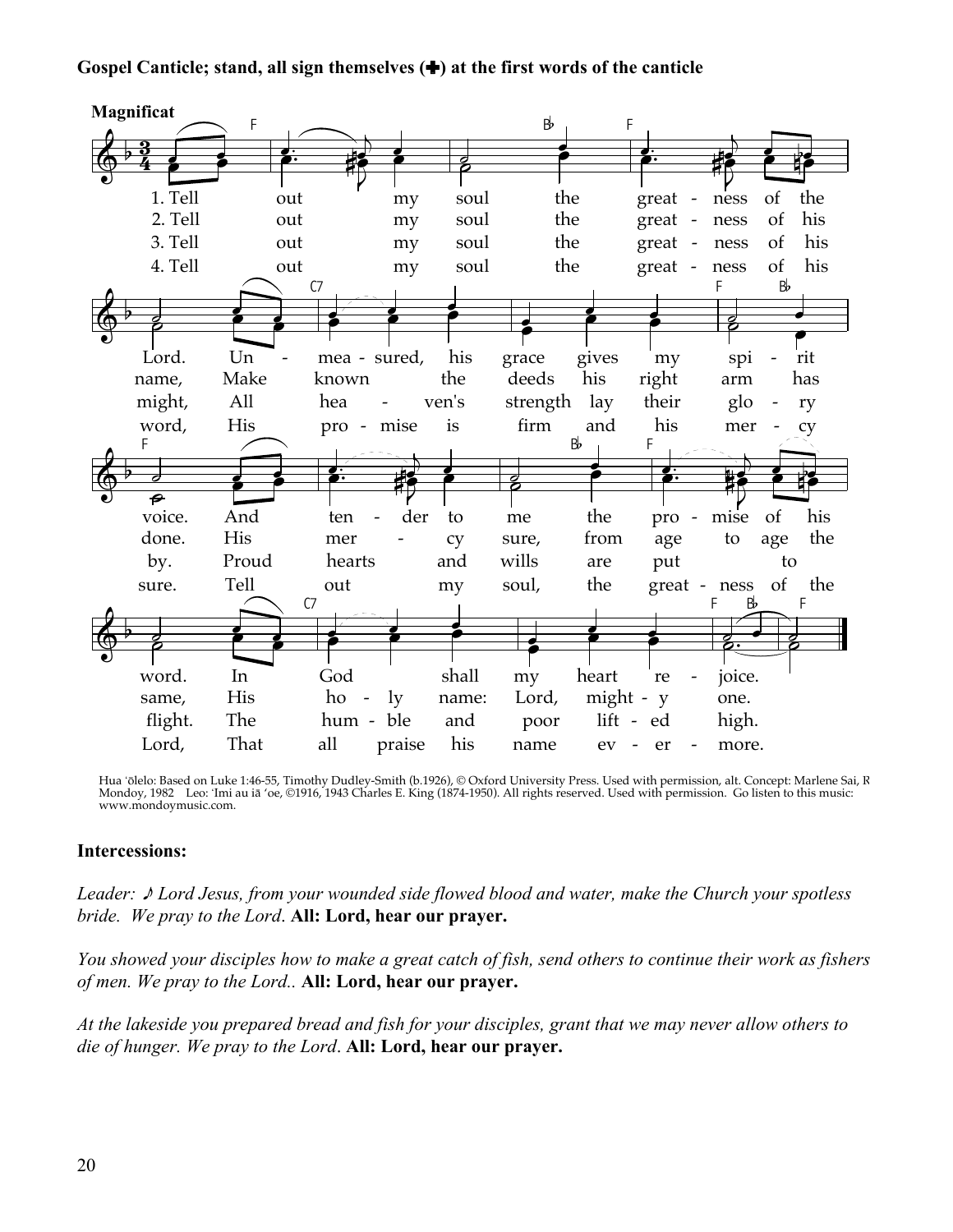*Jesus, the new Adam and life-giving spirit, transform the dead into your own likeness, that the fullness of your joy may be theirs. We pray to the Lord.* **All: Lord, hear our prayer.**



*Leader:*  $\sqrt{\ }$  *Let us pray in the words our Savior gave us:* 

*Leader:* \* *Let us pray. God our Father, may we look forward with hope to our resurrection, for you have made us your sons and daughters, and restored the joy of our youth. We ask this through Christ our Lord, your Son, who lives and reigns with you and the Holy Spirit, one God, for ever and ever.* **Amen.**

**All** *(recited)***: Father of mercy, in Saint Damien you have given us a shining witness of love for the poorest and most abandoned. Grant that, by his intercession, as faithful witnesses of your Son Jesus, we too may be servants of the most needy and rejected. We ask this through Christ, your Son, who lives and reigns with you and the Holy Spirit, One God, for ever and ever. Amen.**

*Leader: Let us bless the Lord.* **All: We give him thanks and praise.**

*Leader: May almighty God bless us; Father, Son and Holy Spirit.* **All: (+) Amen.** 

*Leader: Let us offer each other a sign of peace.* (All exchange a sign of peace with each other.)

*Pau*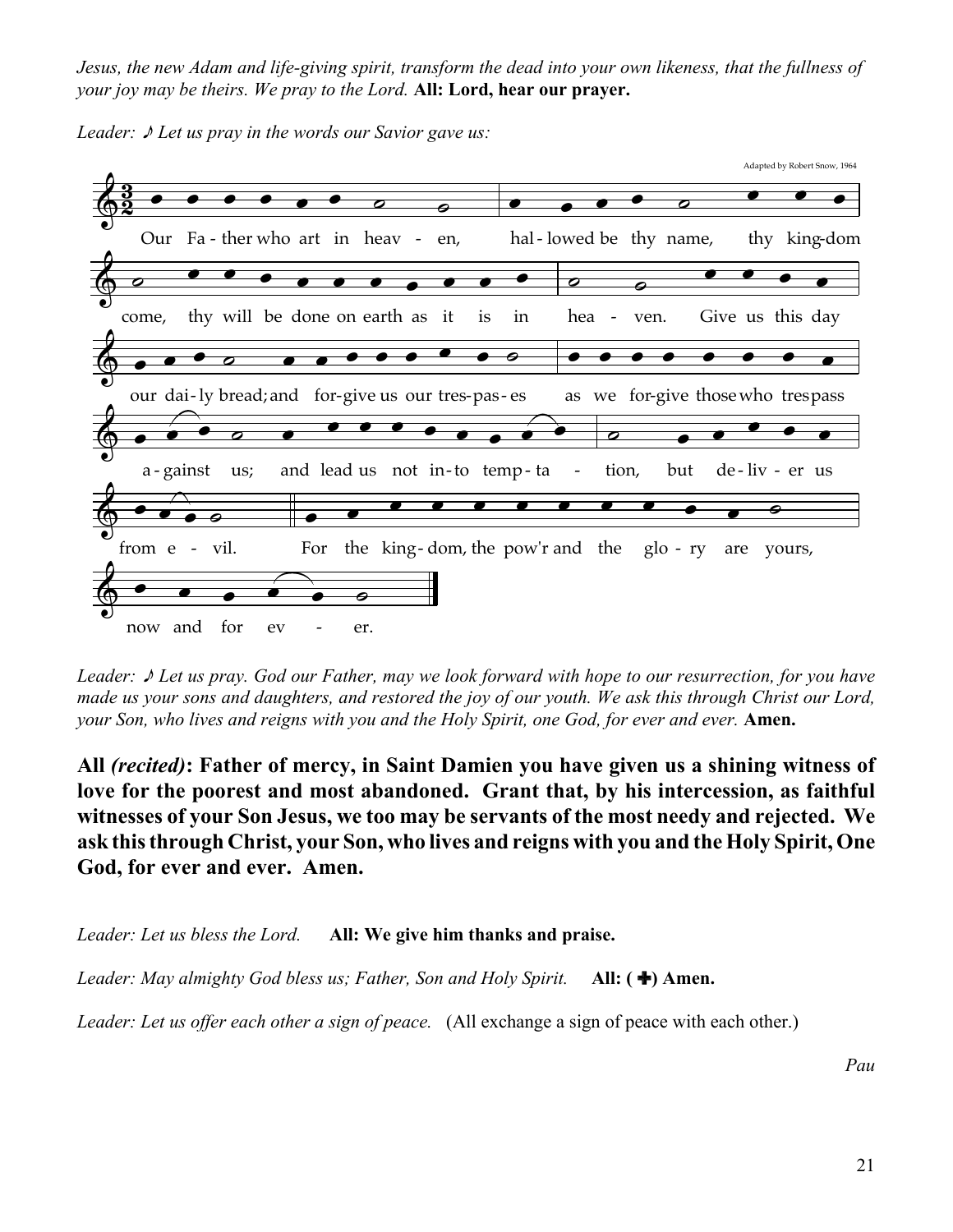# Wednesday A Saint Damien Novena | Day 5 | Evening Prayer

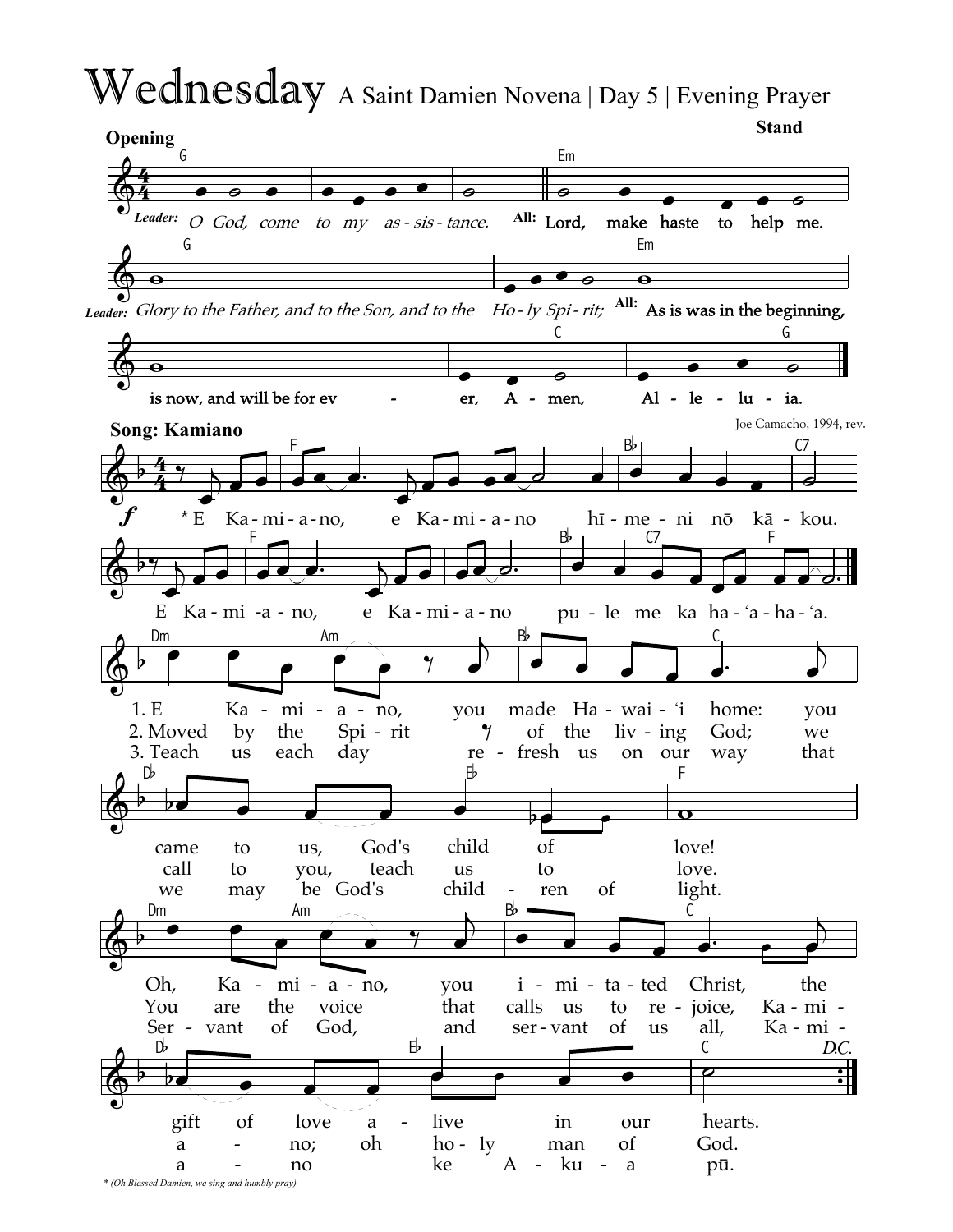

Left: The Lord brings us back to Zion, we are like dreamers, laughing, dancing, with songs on our lips.

- Right: Other nations say, "A new world of wonders! The Lord is with them." Yes, God works wonders. Rejoice! Be glad!
- Left: Lord, bring us back as water to thirsty land. Those sowing in tears reap, singing and laughing.
- Right: They left weeping, weeping, casting the seed. They come back singing, singing, holding high the harvest.
- **All:** Glory, honor, and worship to You, to Christ and to the Holy Spirit, As it was in the beginning, is now, and will be forever. Amen!
- **All:** Those sowing in tears, reap, singing and laughing.

*(meditative silence) then* **stand for prayer**

\* *(Leader) Let us pray. Lord, you revived us and brought us back to your land of joy and wonder. May we cast everywhere the seed of your goodness and hold high the harvest of your glory. Through Christ our Lord.* **Amen.**



Left: Give thanks to the Father, who made us fit for the holy community of light and rescued us from darkness,

- Right: bringing us into the realm of his beloved Son, who redeemed us, forgiving our sins.
- Left: Christ is an image of the God we cannot see. Christ is firstborn in all creation.
- Right: Through Christ the universe was made, things seen and unseen, thrones, authorities, forces, powers.
- Left: Everything was created, through Christ and for Christ.

Right: Before anything came to be, Christ was, and the universe is held together by Christ.

Left: Christ is also head of the body, the church, its beginning as firstborn from the dead to become in all things first.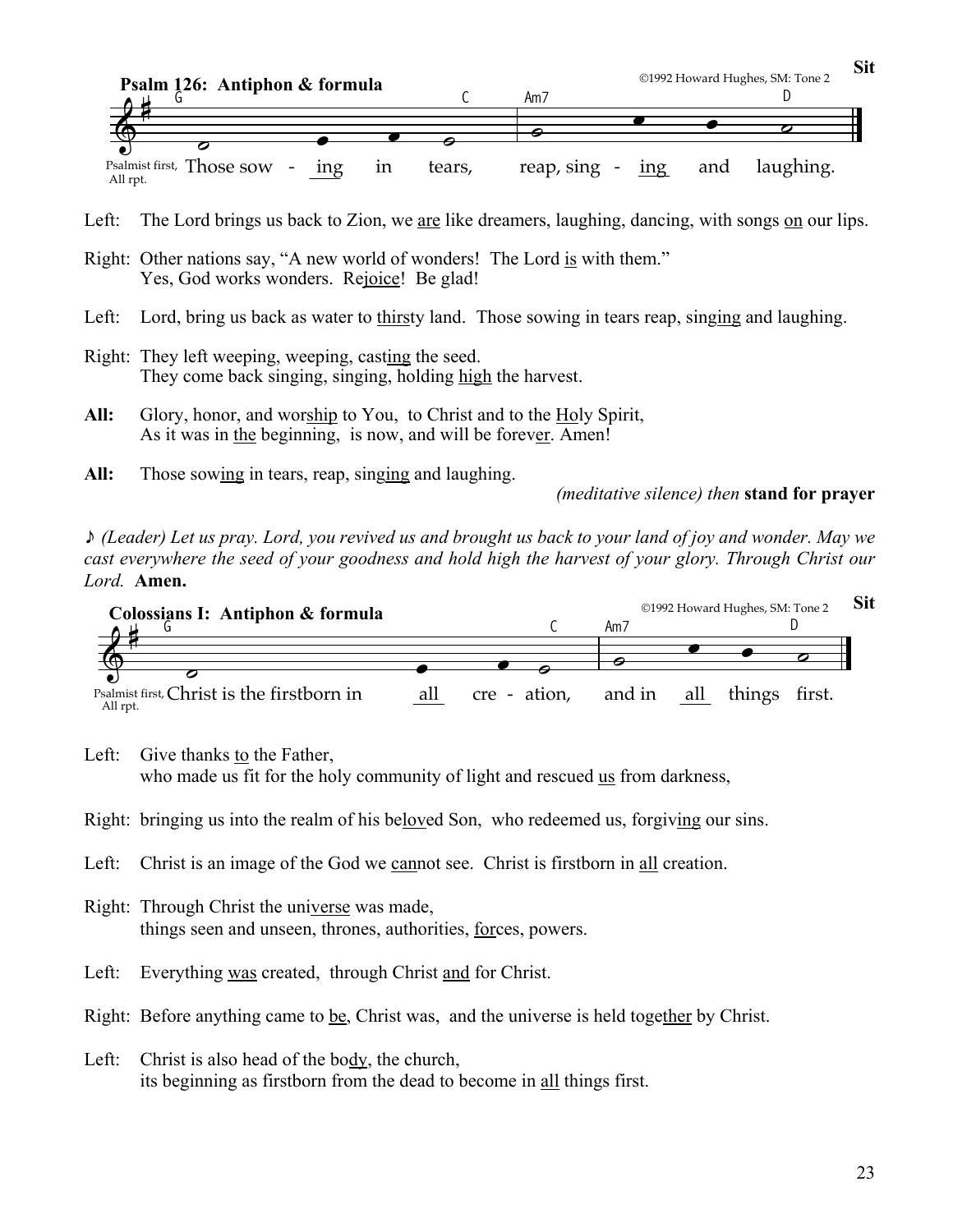- Right: For by God's good pleasure Christ encompasses the full measure of power, reconciling creation with its source and making peace by the blood of the cross.
- All: Glory, honor, and worship to You, to Christ and to the Holy Spirit, As it was in the beginning, is now, and will be forever. Amen!
- **All:** Christ is the firstborn in all creation, and in all things first.

#### **Reading** (1 Corinthians 2: 9b-10) **Sit**

 Eye has not seen, ear has not heard, nor has it so much dawned on man what God has prepared for those who love him. Yet God has revealed this wisdom to us through the Spirit. The Spirit scrutinizes all matters, even the deep things of God. *The word of the Lord.* **Thanks be to God.**

#### **Reading** (from various Damien quotations)

It is with tears that I sow the good seed. From morning to night I am in the midst of moral and physical miseries that break my heart. However, I always try to appear happy in order to keep up my poor lepers' courage. As for me, I make myself a leper with the lepers, to gain all to Jesus Christ. As for the good that results from my external occupations for the salvation of souls, it's up to God, the master of the vineyard, to give the increase. The missionary is only a worker who plants and waters. Sometimes, something comes up, sometimes it doesn't. But all I know is, if you don't plant, nothing comes up.

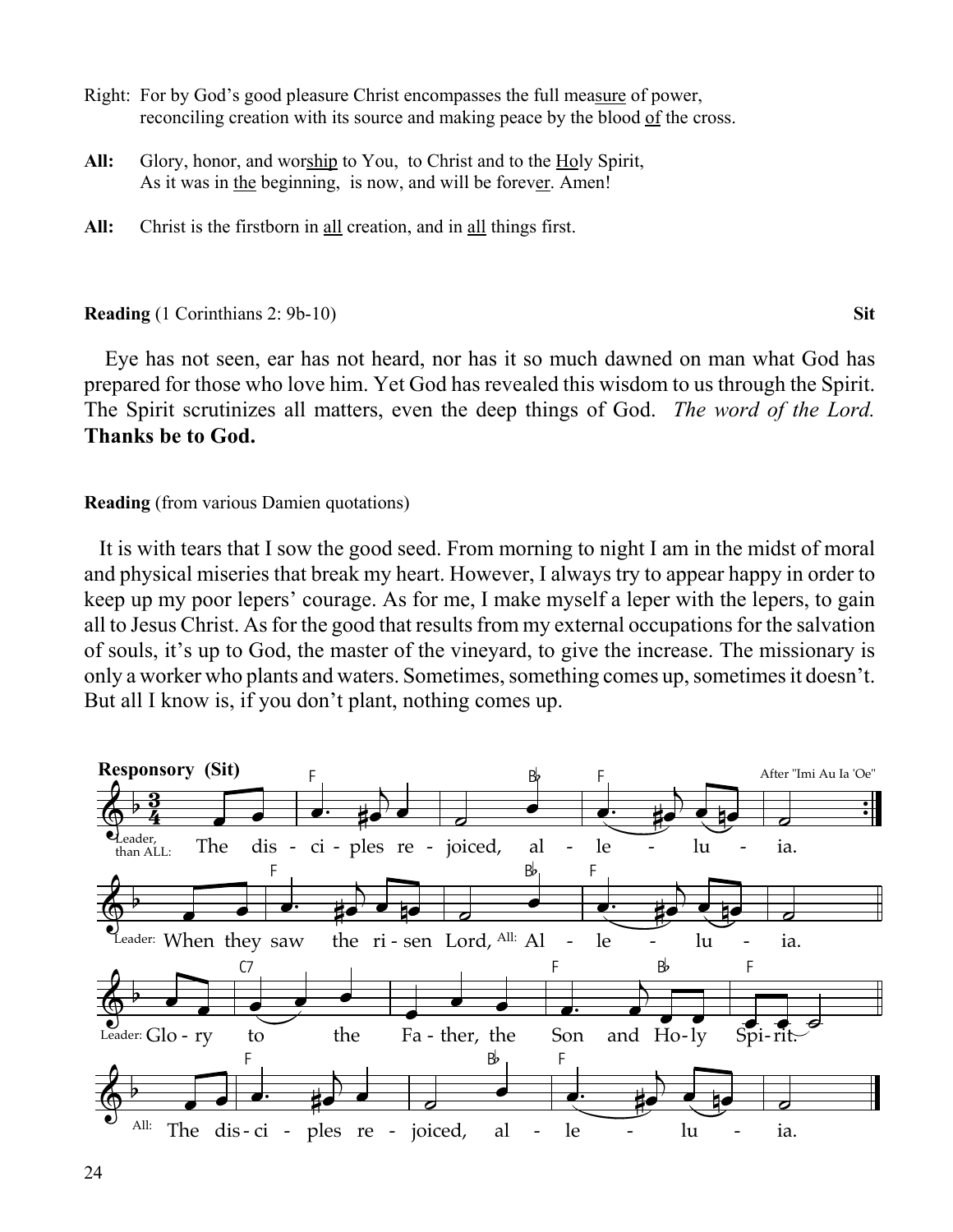



Hua 'ōlelo: Based on Luke 1:46-55, Timothy Dudley-Smith (b.1926), © Oxford University Press. Used with permission, alt. Concept: Marlene Sai, I<br>Mondoy, 1982 Leo: 'Imi au iā 'oe, ©1916, 1943 Charles E. King (1874-1950). All www.mondovmusic.com.

# **Intercessions:**

Leader:  $\triangle$  Almighty Father, you raised Christ to glory in heaven; may all recognize his presence in the Church. We pray to the Lord. All: Lord, hear our prayer.

Send your spirit into the hearts of your faithful people, and renew life over the face of the earth. We pray to the Lord. All: Lord, hear our prayer.

We commend the sick, the alienated, the lonely and those who have recently died to your care, strengthen our hope in the resurrection. We pray to the Lord. All: Lord, hear our prayer.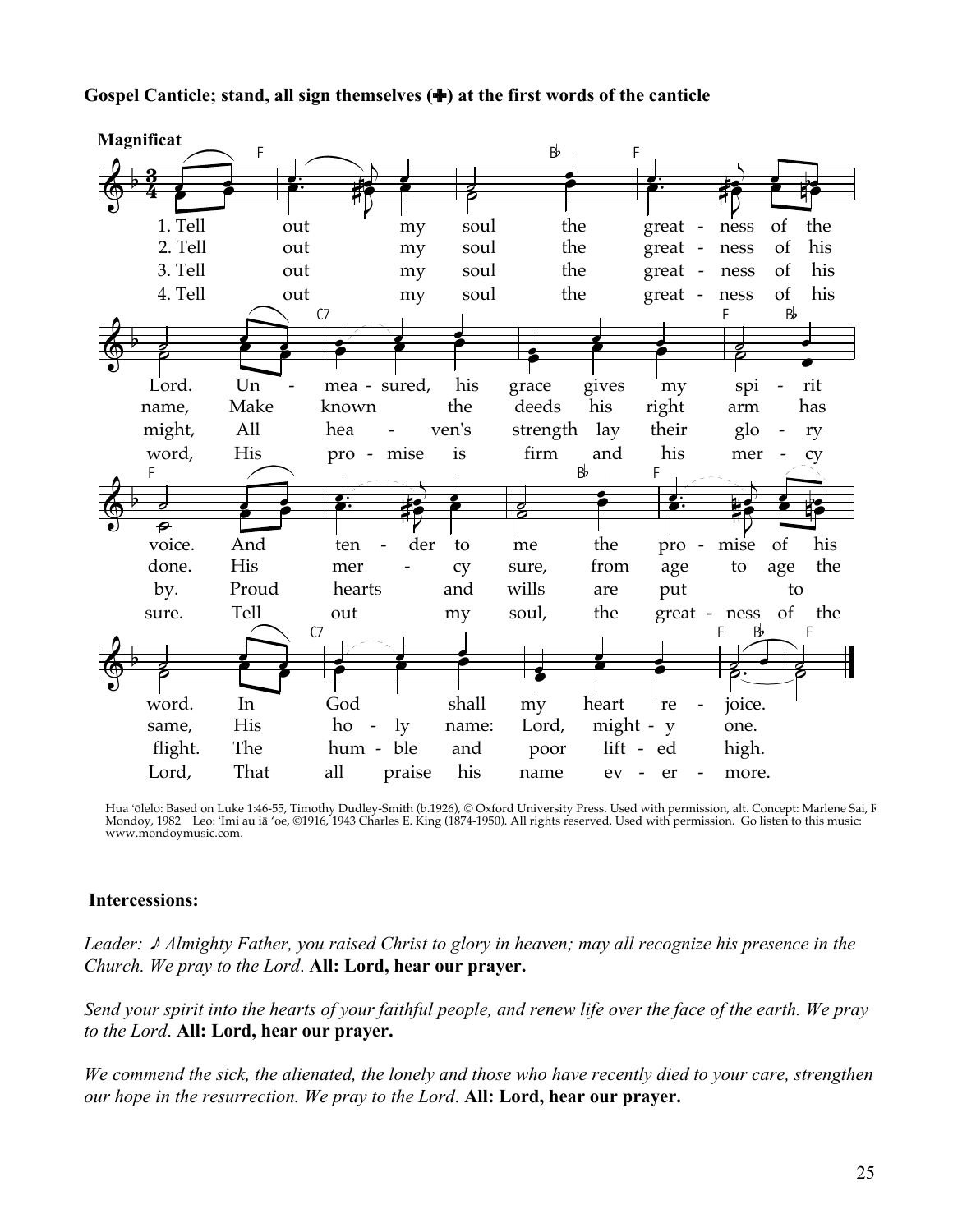



*Leader:* \* *Let us pray. God of mercy, unite your Church in the Holy Spirit that we may serve you with all our hearts and work together with unselfish love. We ask this through Christ our Lord, your Son, who lives and reigns with you and the Holy Spirit, one God, for ever and ever.* **Amen.**

**All** *(recited)***: Father of mercy, in Saint Damien you have given us a shining witness of love for the poorest and most abandoned. Grant that, by his intercession, as faithful witnesses of your Son Jesus, we too may be servants of the most needy and rejected. We ask this through Christ, your Son, who lives and reigns with you and the Holy Spirit, One God, for ever and ever. Amen.**

*Leader: Let us bless the Lord.* **All: We give him thanks and praise.**

*Leader: May almighty God bless us; Father, Son and Holy Spirit.* **All: (+) Amen.** 

*Leader: Let us offer each other a sign of peace.* (All exchange a sign of peace with each other.)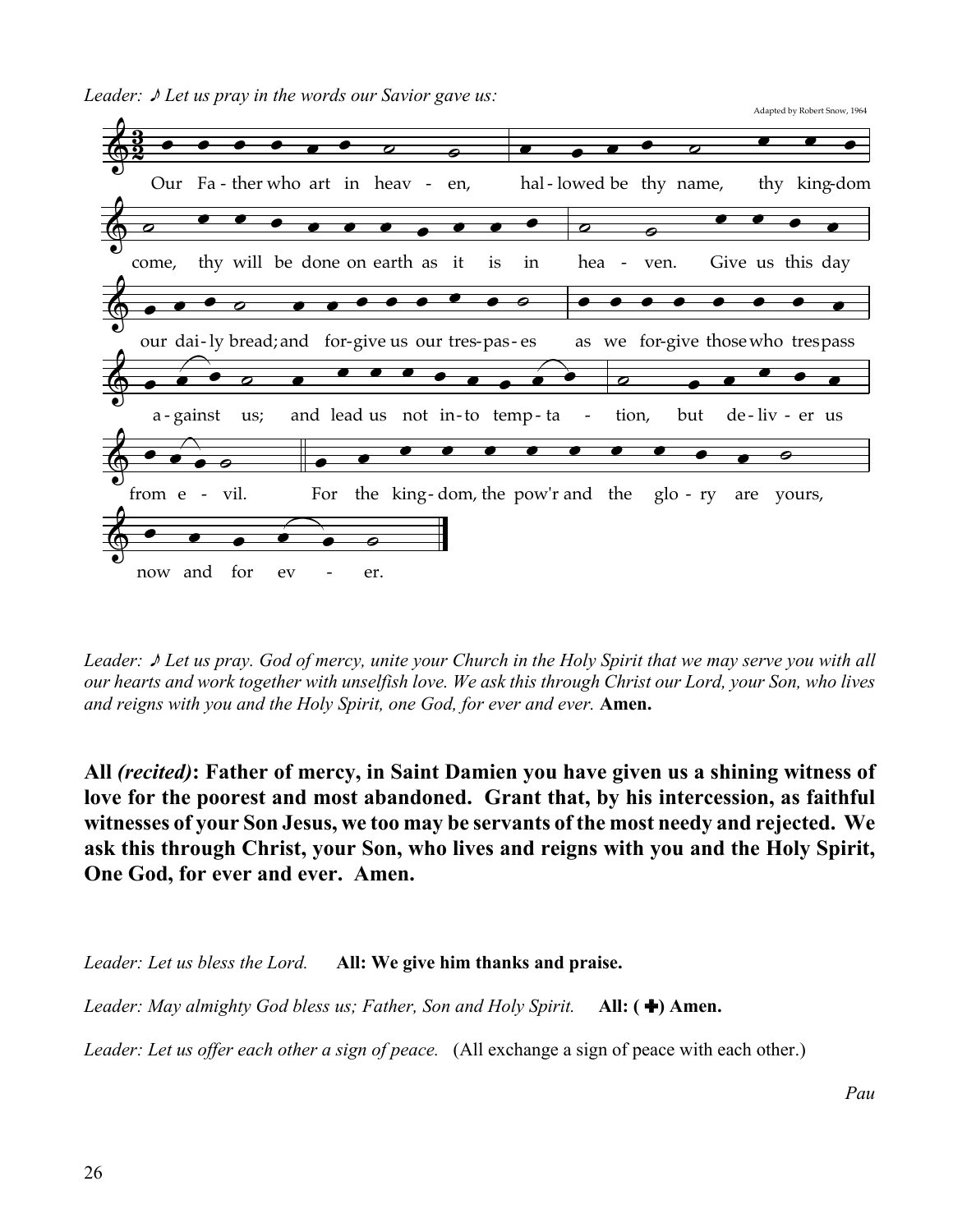# Thursday A Saint Damien Novena | Day 6 | Evening Prayer

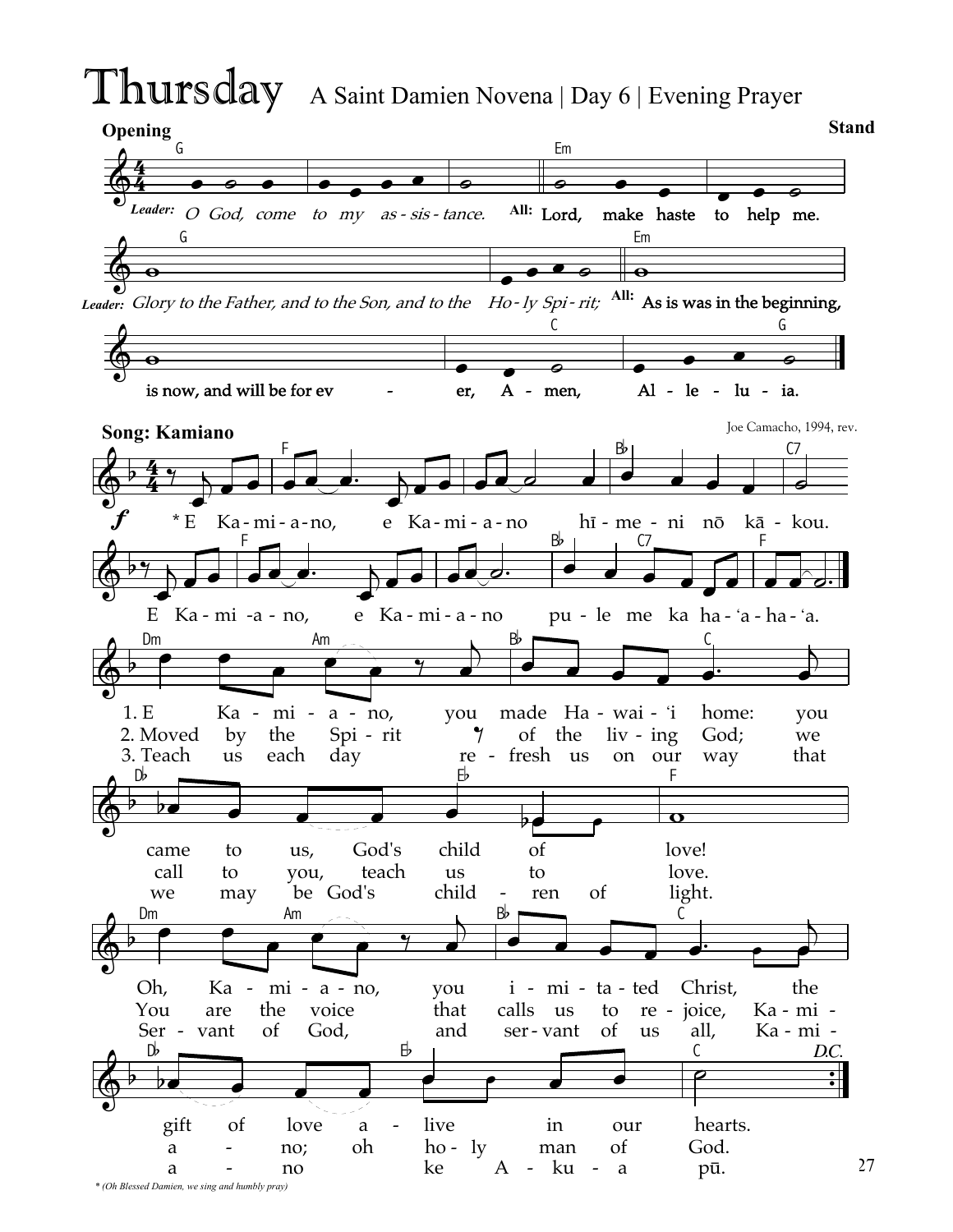| ©1992 Howard Hughes, SM: Tone 2<br>Sit<br>Psalm 100: Antiphon & formula                                 |                                                                                                                                                                                       |                |          |  |                                                          |  |  |  |  |
|---------------------------------------------------------------------------------------------------------|---------------------------------------------------------------------------------------------------------------------------------------------------------------------------------------|----------------|----------|--|----------------------------------------------------------|--|--|--|--|
|                                                                                                         | С<br>G                                                                                                                                                                                | Am7            |          |  | D                                                        |  |  |  |  |
|                                                                                                         |                                                                                                                                                                                       |                |          |  |                                                          |  |  |  |  |
| All rpt.                                                                                                | 0<br>Psalmist first, You are my friends, says the Lord,                                                                                                                               | if you do what | $\bf{l}$ |  | com - mand you.                                          |  |  |  |  |
| Left:                                                                                                   | Shout joy to the Lord, all earth,<br>serve the Lord with gladness, enter God's presence with joy!                                                                                     |                |          |  |                                                          |  |  |  |  |
|                                                                                                         | Right: Know that the Lord is God,<br>our maker to whom we belong, our shepherd, and we the flock.                                                                                     |                |          |  |                                                          |  |  |  |  |
| Left:                                                                                                   | Enter the temple gates, the courty and with thanks and praise;<br>give thanks and bless God's name.                                                                                   |                |          |  |                                                          |  |  |  |  |
|                                                                                                         | Right: Indeed the Lord is good!<br>God's love is for ever, faithful from age to age.                                                                                                  |                |          |  |                                                          |  |  |  |  |
| All:                                                                                                    | Glory, honor, and worship to You, to Christ and to the Holy Spirit,<br>As it was in the beginning, is now, and will be forever. Amen!                                                 |                |          |  |                                                          |  |  |  |  |
| All:                                                                                                    | You are my friends, says the Lord, if you do what $I$ command.<br>$\triangle$ (Leader) We enter, O Lord, into your heavenly courts and praise and thank you constantly. May we always |                |          |  | <i>(meditative silence)</i> then <b>stand for prayer</b> |  |  |  |  |
| rejoice in your commands, and be enriched by your all-encompassing love. Through Christ our Lord. Amen. |                                                                                                                                                                                       |                |          |  |                                                          |  |  |  |  |

| Revelation 11: Antiphon & formula                  | ©1992 Howard Hughes, SM: Tone 2 |    |  |  |  |  |  |
|----------------------------------------------------|---------------------------------|----|--|--|--|--|--|
|                                                    |                                 | Am |  |  |  |  |  |
|                                                    |                                 |    |  |  |  |  |  |
|                                                    |                                 |    |  |  |  |  |  |
|                                                    |                                 |    |  |  |  |  |  |
| $\mathbf{r}$ Cost $\mathbf{r}$<br>$\sim$ 1<br>. 11 |                                 |    |  |  |  |  |  |

<sup>salmust first,</sup> God has given Christ all glory, ho<del>n</del><br><sup>All rpt.</sup> or and praise; <sup>Psalmist first,</sup> God has given Christ all glory, hon <u>or</u> and praise; every na- <u>tion</u> shall serve him.

Left: We thank you, Lord, God and ruler of all, who is and who was. You have claimed your power and begun to reign.

Right: When the nations raged your anger stirred. Then was the moment to judge the dead,

- Left: to reward your servants, the prophets, to honor your holy ones who honored your name, small and great alike.
- Right: Now is salvation, the power and reign of God; the Christ holds command.
- Left: For the one who accused saints day and night before God, has now been driven out.

Right: They won the battle by the blood of the Lamb, and by the power of their witness despite the threat of death. Citizens of heaven, rejoice.

- **All:** Glory, honor, and worship to You, to Christ and to the Holy Spirit, As it was in the beginning, is now, and will be forever. Amen!
- All: God has given Christ all glory, honor and praise, every nation shall serve him. **(Remain seated)**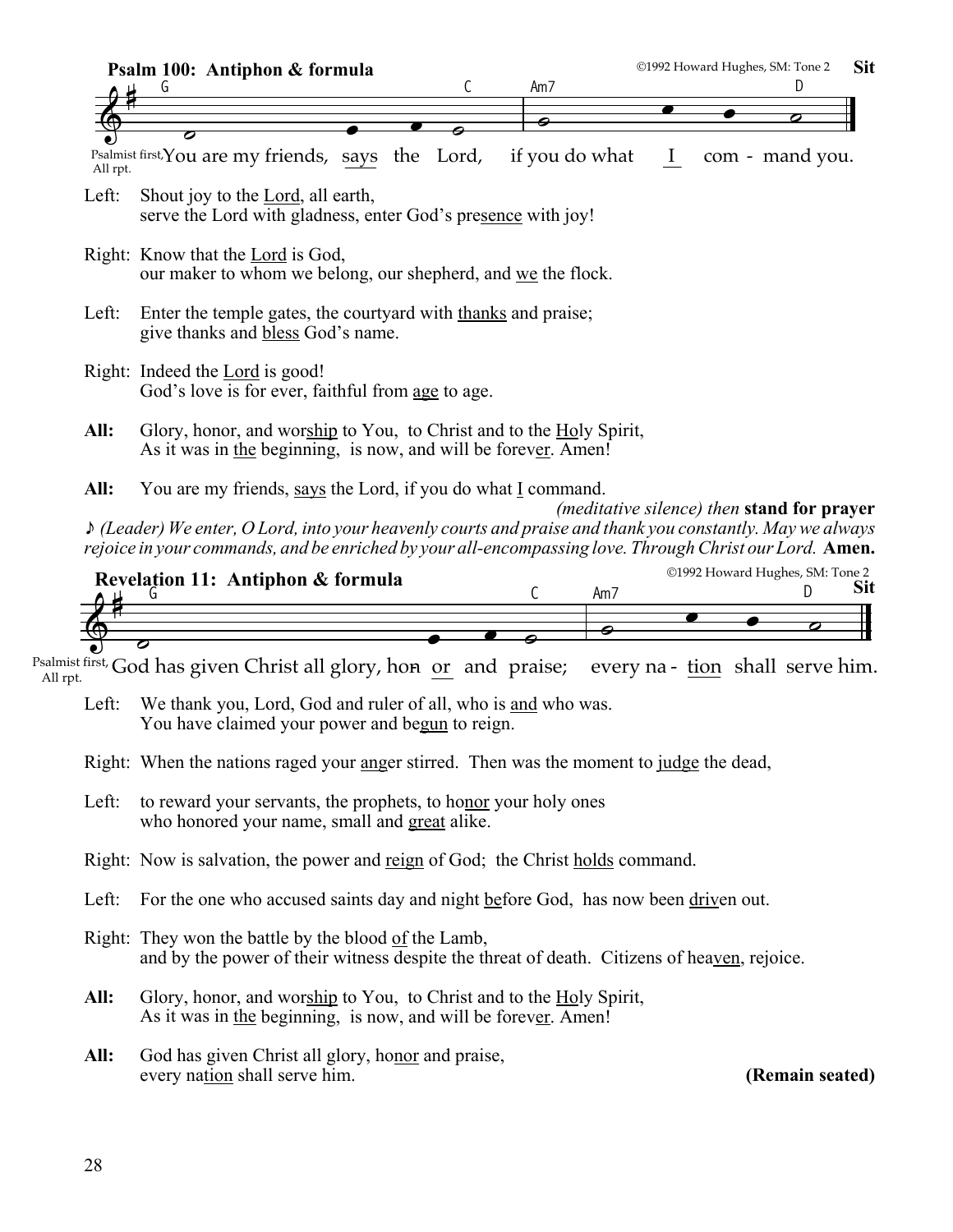Let your love for one another be constant, for love covers a multitude of sins. Be mutually hospitable without complaining. As generous distributors of God's manifold grace, put your gifts at the service of one another, each in the measure he has received. The one who speaks is to deliver God's message. The one who serves is to do it with the strength provided by God. Thus, in all of you God is to be glorified through Jesus Christ. *The word of the Lord.* **Thanks be to God.**

**Reading** (from Damien's correspondence to his brothers)

 Our poor islanders are very happy when they see me coming. And I, for my part, love them very much. I would gladly give my life for them as our Savior did. I don't spare myself when it is a question of going seven or eight miles to visit the sick. I love my Hawaiians very much and I'm doing all I can for them. And they in turn love me as children love their parents. I hope this mutual affection will bring about their conversion. If they love their priest, they will easily love our Lord, since the priest is his minister.

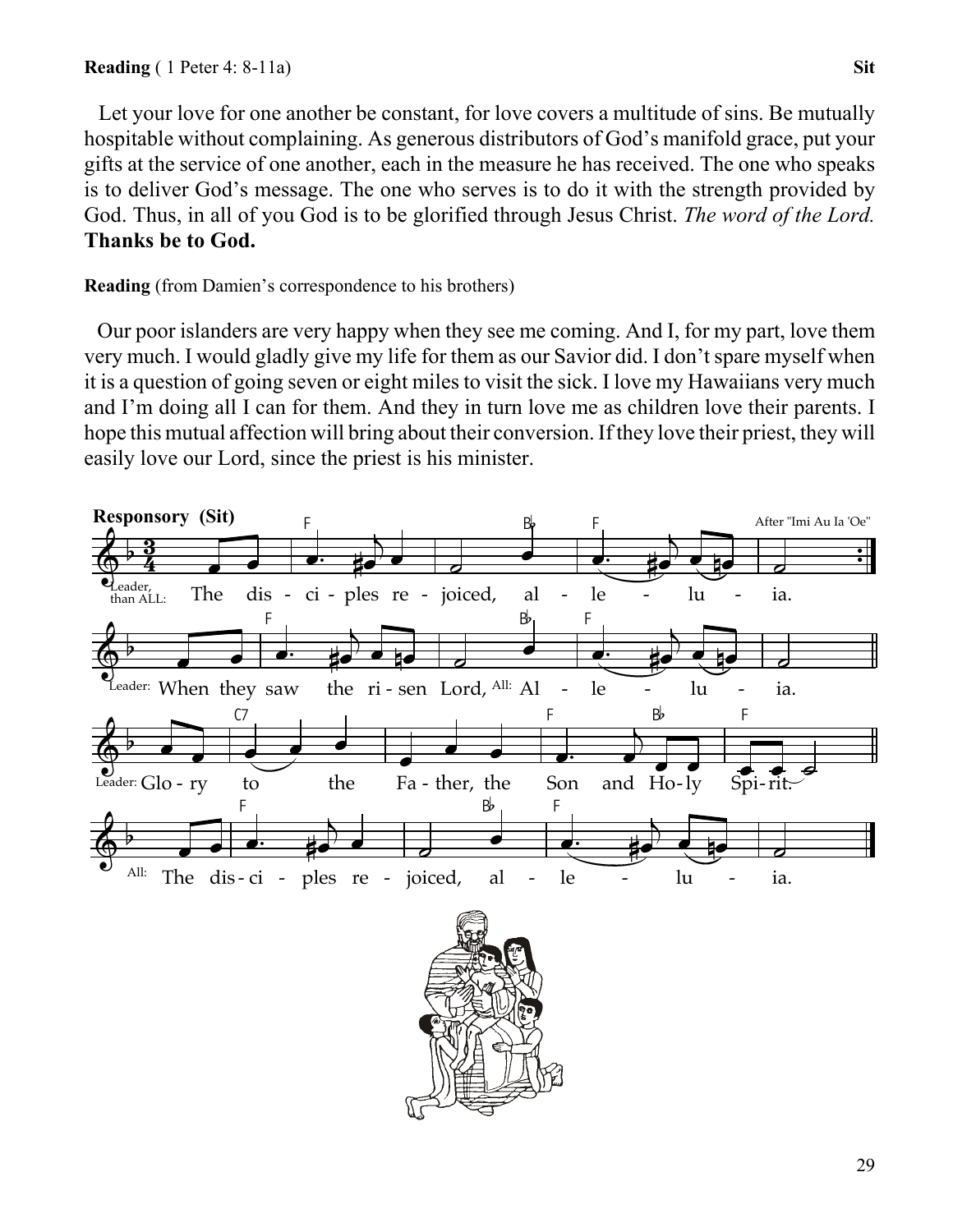# Gospel Canticle; stand, all sign themselves  $(\bigstar)$  at the first words of the canticle



Hua 'ōlelo: Based on Luke 1:46-55, Timothy Dudley-Smith (b.1926), © Oxford University Press. Used with permission, alt. Concept: Marlene Sai, I<br>Mondoy, 1982 Leo: 'Imi au iā 'oe, ©1916, 1943 Charles E. King (1874-1950). All www.mondoymusic.com.

#### **Intercessions:**

Leader:  $\triangle$  Lord, send into the Church the Spirit of unity, and remove all dissension, hatred and division. We pray to the Lord. All: Lord, hear our prayer.

You freed those possessed by the devil, free now our world from all the evils that inflict it. We pray to the Lord. All: Lord, hear our prayer.

May your Spirit guide all those in authority, so that the common good may be sought. We pray to the Lord. All: Lord, hear our prayer.

Heal the sick, restore sight to the blind, and raise the dead to new life, so that the glory of your kingdom be known to all. We pray to the Lord. All: Lord, hear our prayer.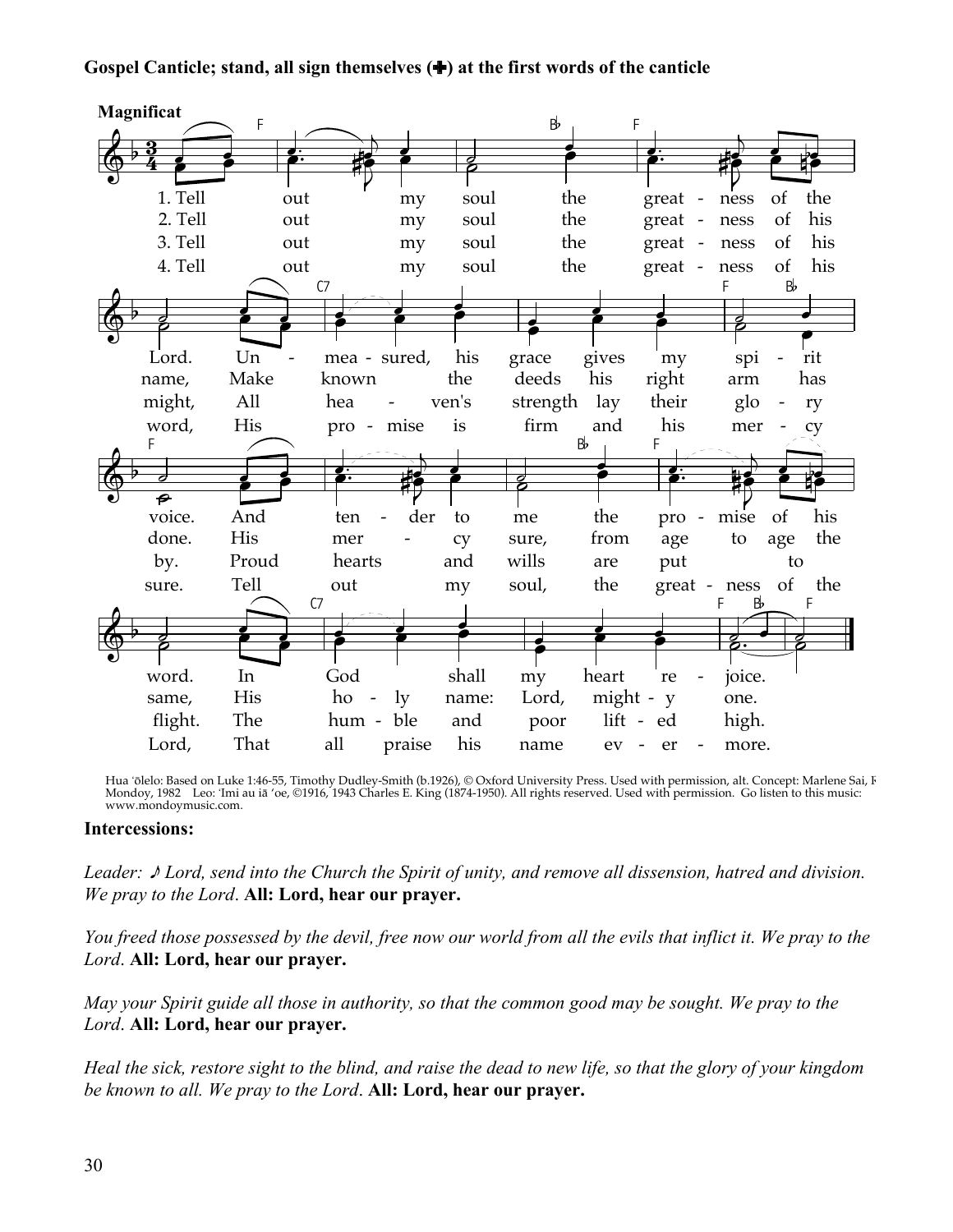*Leader:*  $\sqrt{\ }$  *Let us pray in the words our Savior gave us:* 



*Leader:* \* *Let us pray. Father, let your Spirit come upon us with power to fill us with his gifts. May he make our hearts pleasing to you, and ready to do your will. We ask this through Christ our Lord, your Son, who lives and reigns with you and the Holy Spirit, one God, for ever and ever.* **Amen.**

**All** *(recited)***: Father of mercy, in Saint Damien you have given us a shining witness of love for the poorest and most abandoned. Grant that, by his intercession, as faithful witnesses of your Son Jesus, we too may be servants of the most needy and rejected. We ask this through Christ, your Son, who lives and reigns with you and the Holy Spirit, One God, for ever and ever. Amen.**

*Leader: Let us bless the Lord.* **All: We give him thanks and praise.**

*Leader: May almighty God bless us; Father, Son and Holy Spirit.* **All: (+) Amen.** 

*Leader: Let us offer each other a sign of peace.* (All exchange a sign of peace with each other.) *Pau*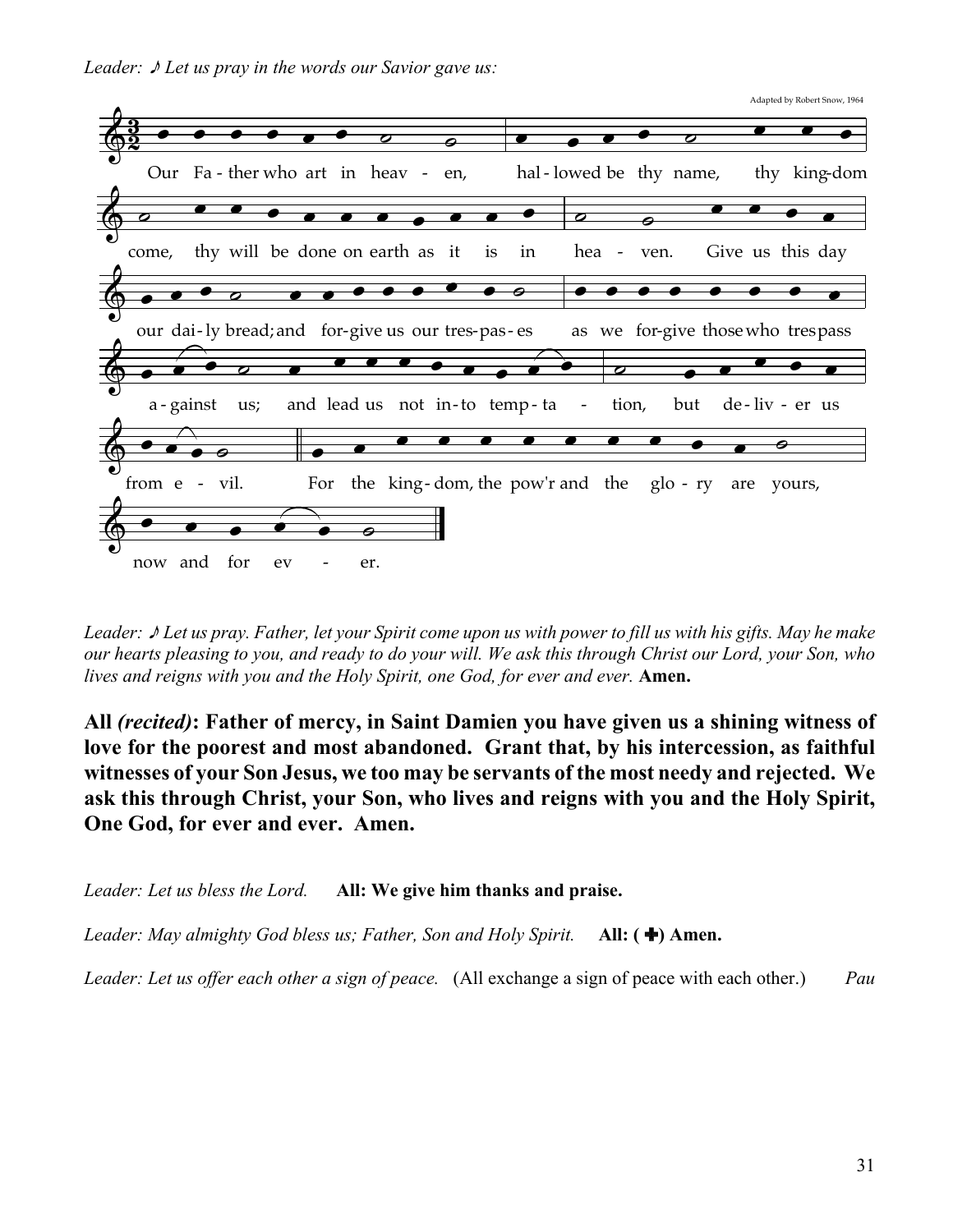# Friday A Saint Damien Novena | Day 7 | Evening Prayer

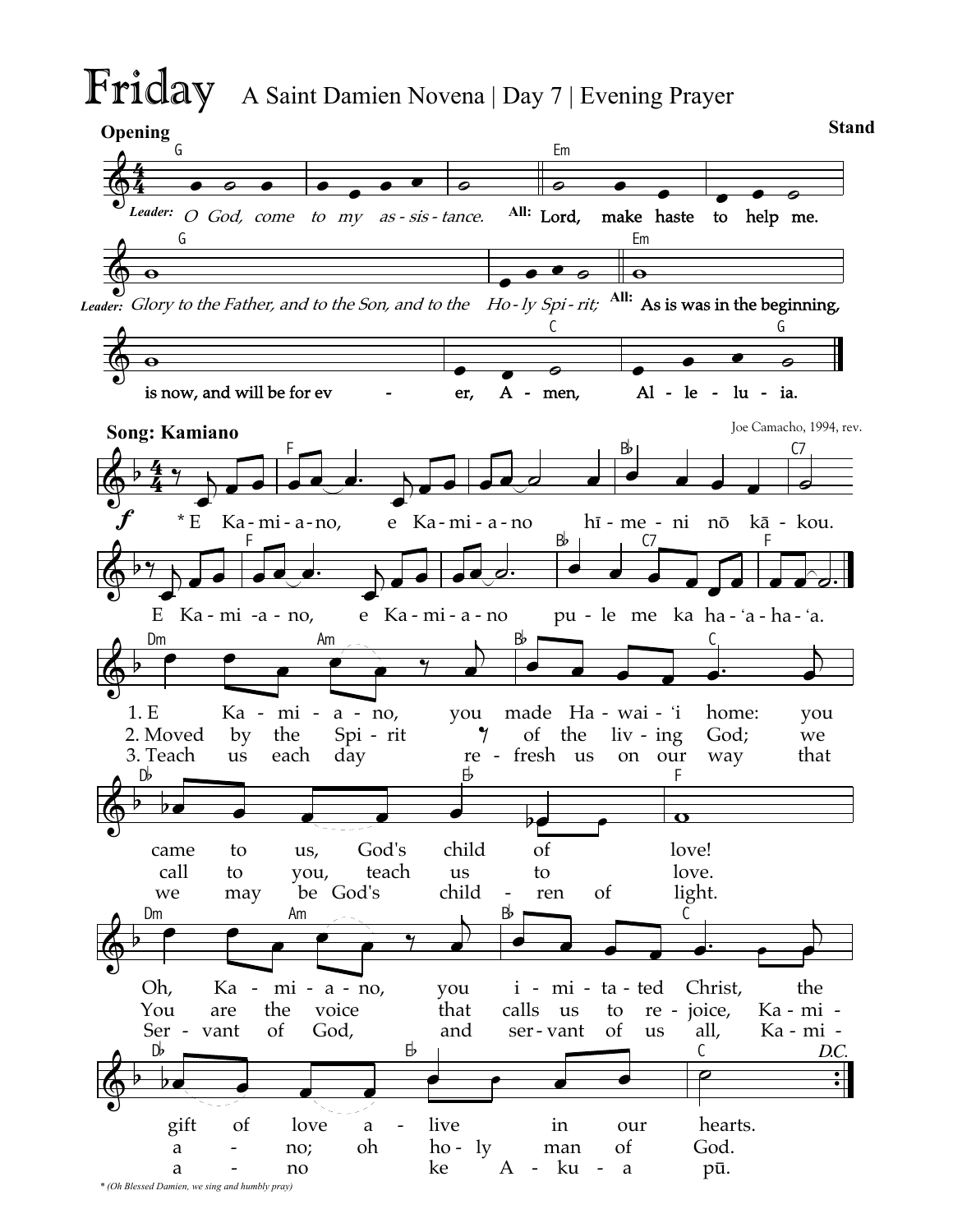

*(meditative silence) then* **stand for prayer**

\* *(Leader) Lord, no one who trusts in you shall be doomed. You answer those in distress who call upon you, and heal the wounded soul. Continue to guard us, so that we can worship without fear and boldly love as we are loved by you. Through Christ our Lord.* **Amen.**



Left: All you do stirs wonder, Lord, mighty God. Your ways are right and true, ruler of all nations.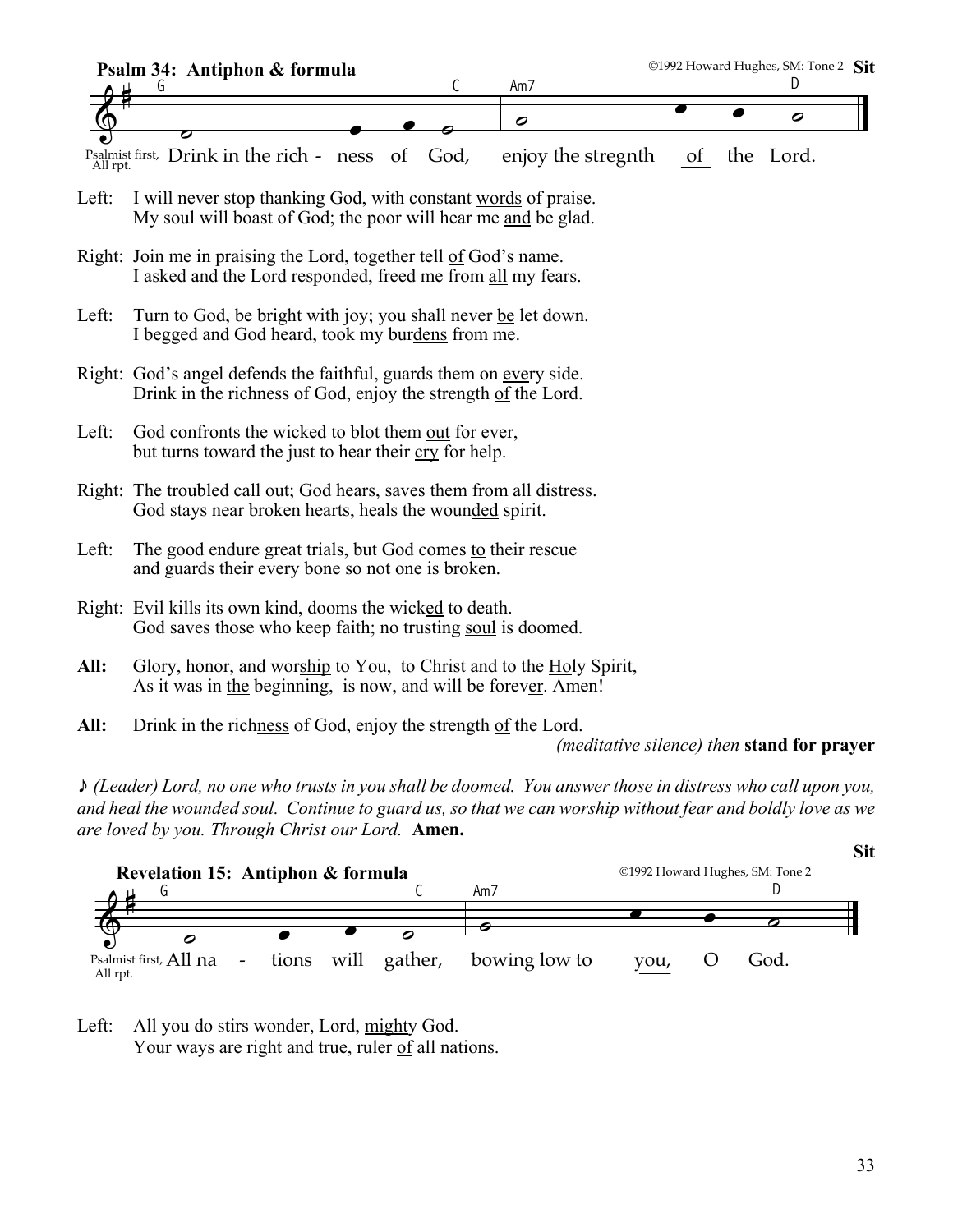- Right: Who would not be moved to glorify your name? For you alone are holy.
- Left: All nations will gather, bowing low to you, for your saving works are plainly seen
- All: Glory, honor, and worship to You, to Christ and to the Holy Spirit, As it was in the beginning, is now, and will be forever. Amen!
- All: All nations will gather, bowing low to you, O God.

### **Reading** (Romans 8:26-27) **Sit**

 Live in accord with the spirit and you will not yield to the cravings of the flesh. The fruit of the spirit is love, joy, peace, patient endurance, kindness, generosity, faith, mildness and chastity. Since we live by the spirit, let us follow the Spirit's lead.. *The word of the Lord.* **Thanks be to God.**

# **Reading** (from Damien's correspondence)

 The measure of our zeal should be that of Jesus Christ. My greatest happiness is to serve the Lord in his poor and ill children. How happy I am to give everything, to die poor, and I no longer have anything of my own. Without the constant presence of our divine master, I would never be able to cast my lot with the lepers. I am always happy and content, and although quite sick, I desire nothing but to do the holy will of the good God....For I feel sure that it is his holy will that I die in the same way and of the same disease as my flock. I try to make my way of the cross gently, and I hope to soon arrive at the summit of my Golgotha.

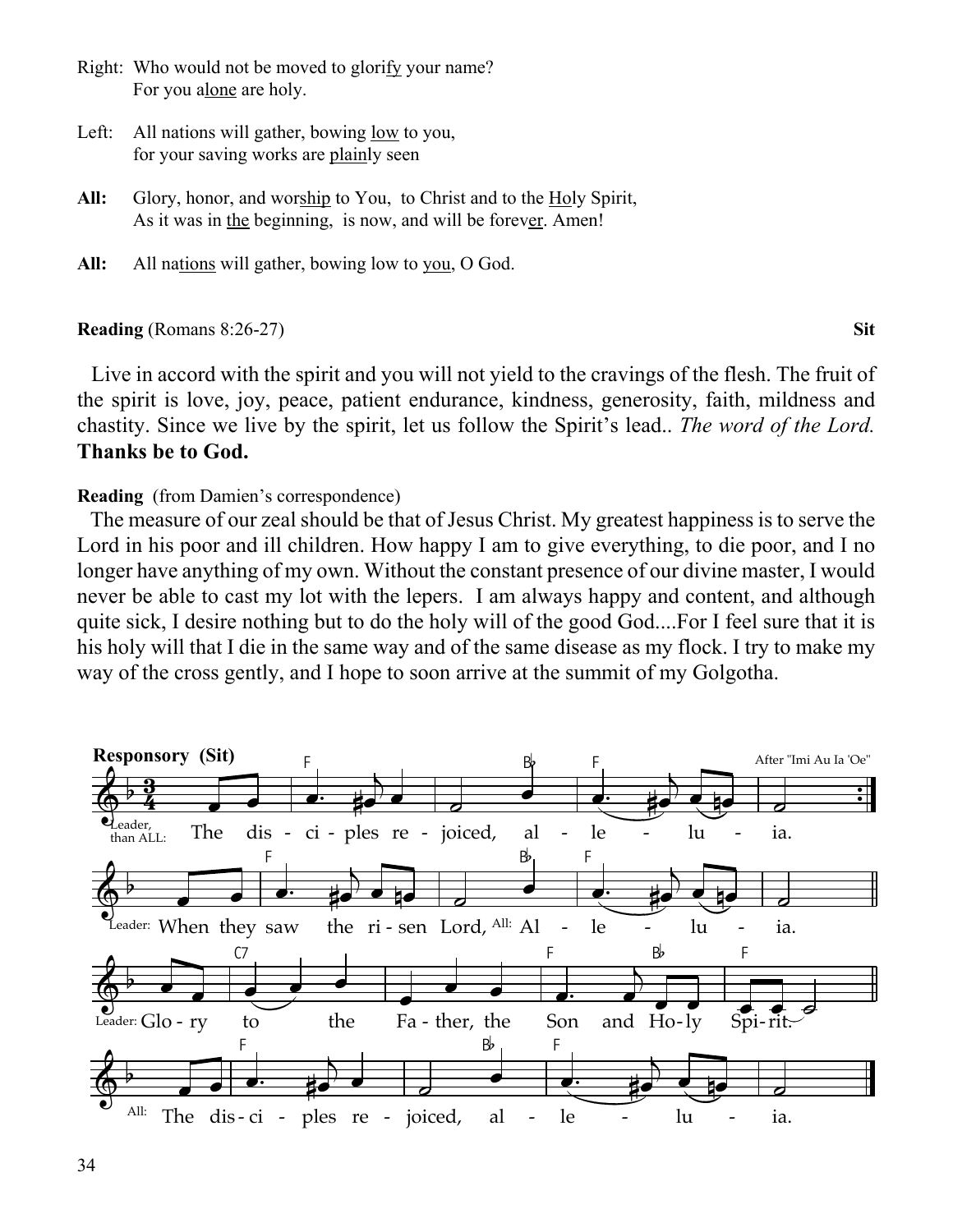# Gospel Canticle; stand, all sign themselves  $(\bigstar)$  at the first words of the canticle



Hua 'ōlelo: Based on Luke 1:46-55, Timothy Dudley-Smith (b.1926), © Oxford University Press. Used with permission, alt. Concept: Marlene Sai, I<br>Mondoy, 1982 Leo: 'Imi au iā 'oe, ©1916, 1943 Charles E. King (1874-1950). All www.mondoymusic.com.

#### **Intercessions:**

Leader: Mord, you washed away our sins in your blood, make us always remember your wonderful works. We pray to the Lord. All: Lord, hear our prayer.

You called forth Saint Damien to herald your good news, make us also strong messengers of your kingdom. We pray to the Lord. All: Lord, hear our prayer.

Send your Spirit on the leaders of the world, that they may turn their eyes towards the poor and suffering. We pray to the Lord. All: Lord, hear our prayer.

Protect and defend those who are discriminated against in any way, that they be given the rights and dignity which are theirs. We pray to the Lord. All: Lord, hear our prayer.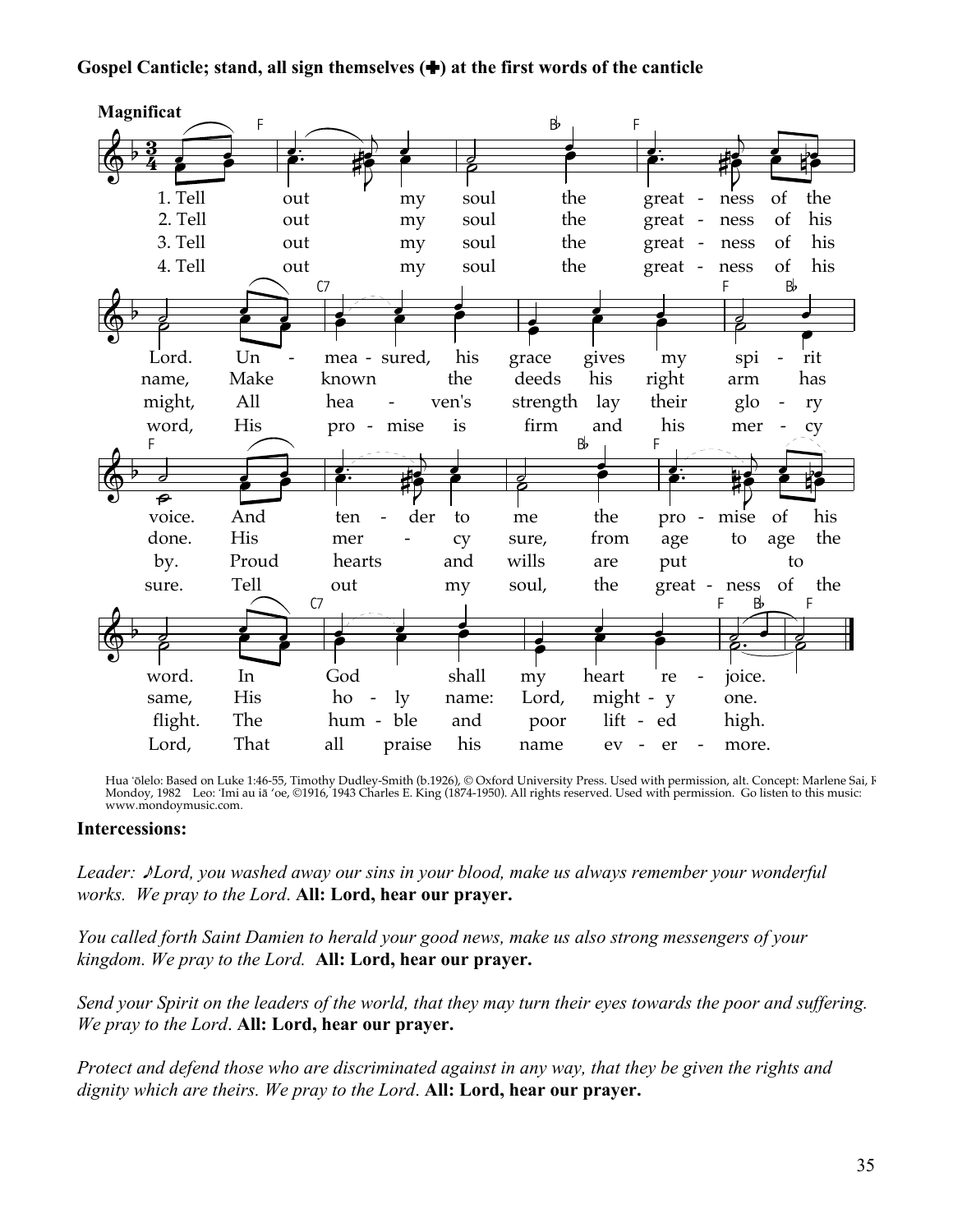*May all who died in your love share your happiness, with Mary, our mother, Saint Damien, and all your holy ones. We pray to the Lord*. **All: Lord, hear our prayer.**



*Leader:*  $\sqrt{\ }$  *Let us pray in the words our Savior gave us:* 

*Leader:* \* *Let us pray. Father, in glorifying Christ and sending us your Spirit, you open the way to eternal life. May our sharing in this gift increase our love and make our faith grow stronger. We ask this through Christ our Lord, your Son, who lives and reigns with you and the Holy Spirit, one God, for ever and ever.* **Amen.**

**All** *(recited)***: Father of mercy, in Saint Damien you have given us a shining witness of love for the poorest and most abandoned. Grant that, by his intercession, as faithful witnesses of your Son Jesus, we too may be servants of the most needy and rejected. We ask this through Christ, your Son, who lives and reigns with you and the Holy Spirit, One God, for ever and ever. Amen.**

*Leader: Let us bless the Lord.* **All: We give him thanks and praise.**

*Leader: May almighty God bless us; Father, Son and Holy Spirit.* **All: (+) Amen.** 

*Leader: Let us offer each other a sign of peace.* (All exchange a sign of peace with each other.) *Pau*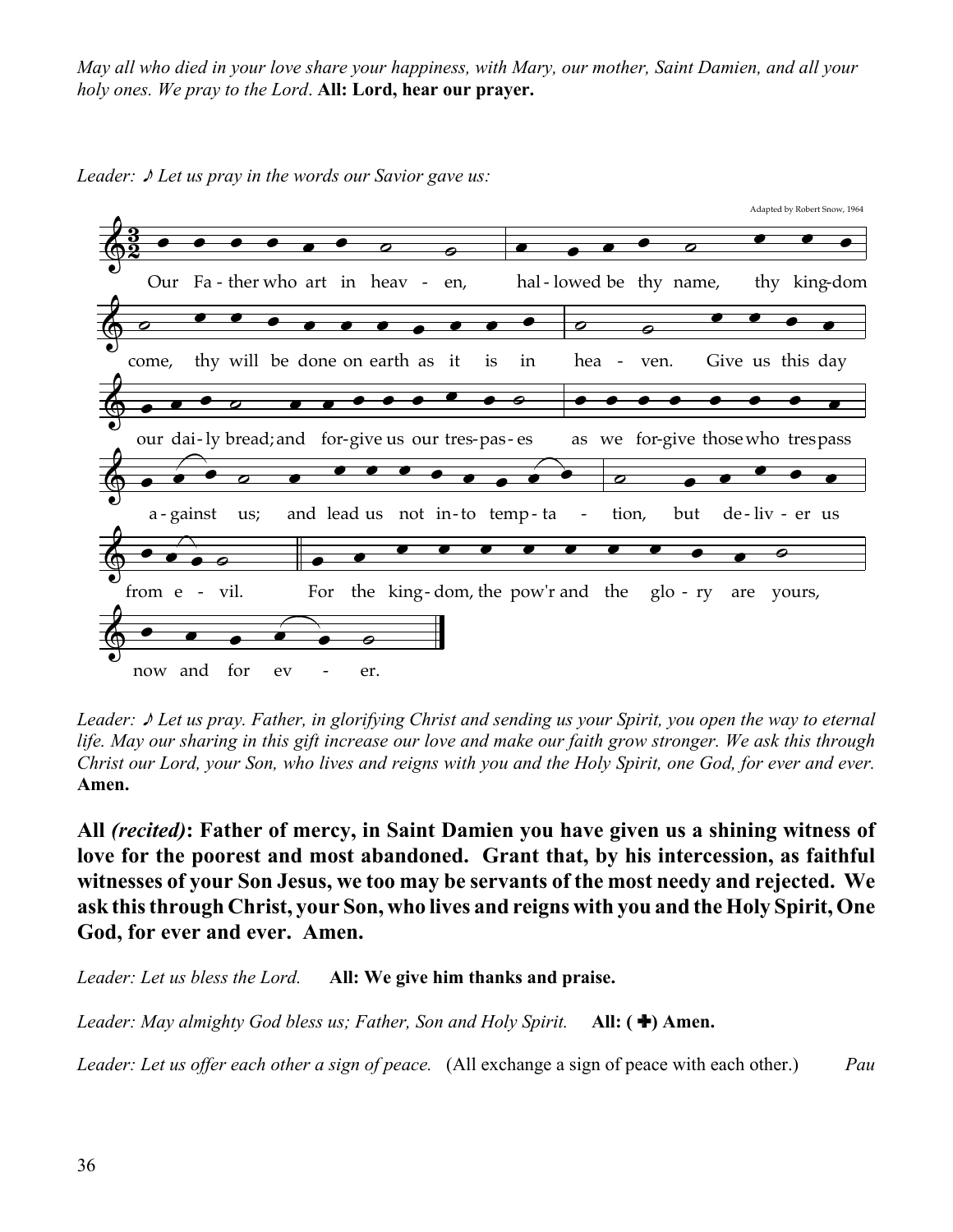# Saturday A Saint Damien Novena | Day 8 | Evening Prayer

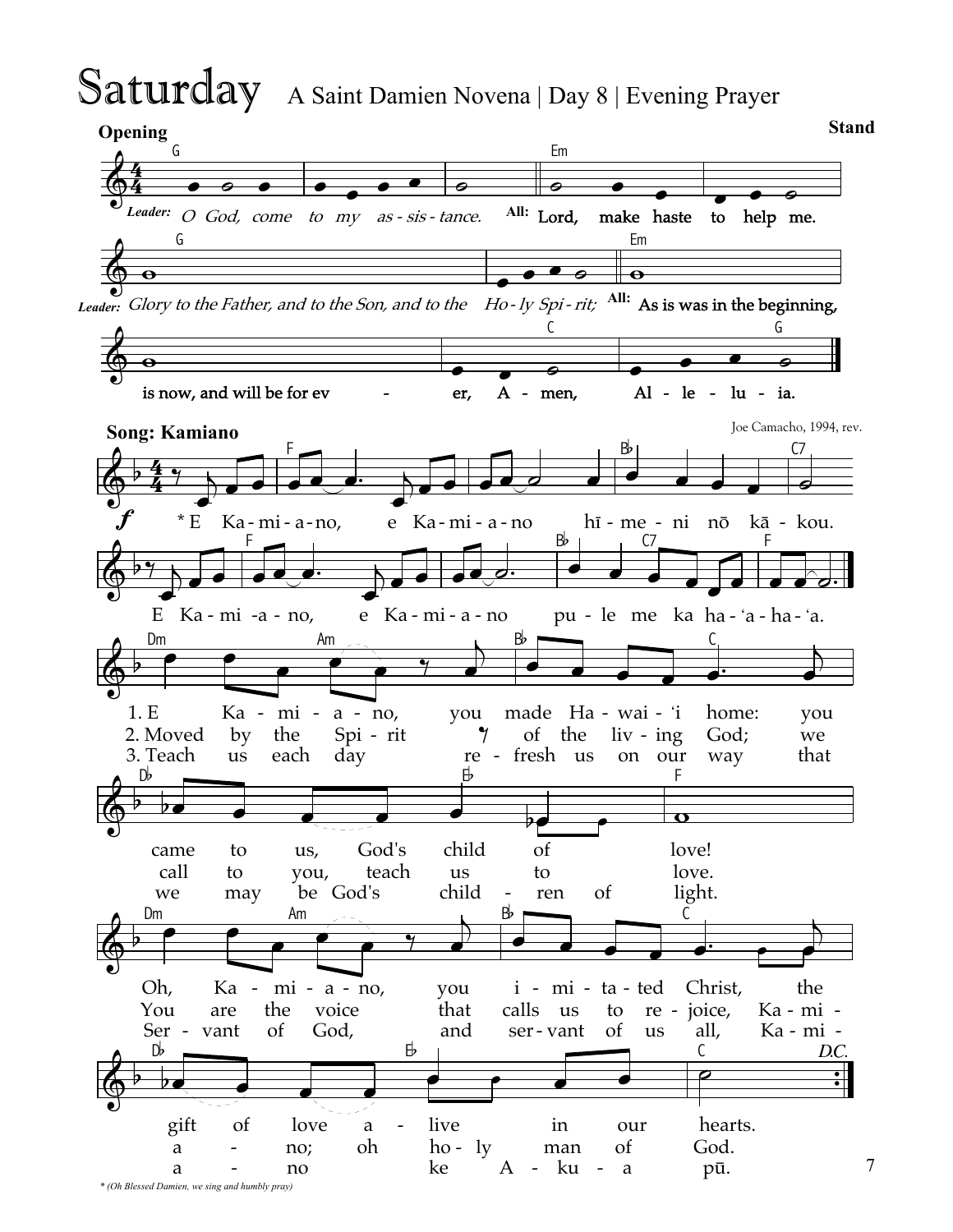

- Left: With joy I heard them say, "Let us go to the Lord's house!" And now, Jerusalem, we stand inside your gates.
- Right: Jerusalem, the city so built that city and temple are one. To you the tribes go up, every tribe of the Lord.
- Left: It is the law of Israel to honor God's name. The seats of law are here, the thrones of David's line.
- Right: Pray peace for Jerusalem, happiness for your homes, safety inside your walls, peace in your great houses.
- Left: For love of my family and friends, I say "Peace be with you!"
- Right: For love of the Lord's own house I pray for your good.
- **All:** Glory, honor, and worship to You, to Christ and to the Holy Spirit, As it was in the beginning, is now, and will be forever. Amen!
- **All:** With joy I heard them say, Let us go to the Lord's house.

*(meditative silence) then* **stand for prayer**

\* *(Leader) Let us pray. Father, when you raised Jesus from the dead, you formed the Church into Christ's new body, a new Jerusalem, united in your Spirit. Grant us peace in our day. May all the nations come to your Church to share your gifts in fellowship with ceaseless thanksgiving in your eternal city. Through Christ our Lord.* **Amen.**



Psalmist first, At the name of Jesus every knee will bend in heaven<br>All rpt. and on

- Left: Though in the form of God, Jesus did not claim equality with God but emptied himself, taking the form of a slave, human like one of us.
- Right: Flesh and blood he humbled himself, obeying to the death, death on a cross.
- Left: For this very reason God lifted him high, and gave him the name above all names.
- **All:** So at that the name of Jesus every knee will bend, in heaven, on earth, and in the world below. and every tongue exclaim to the glory of God the Father, "Jesus Christ is Lord!"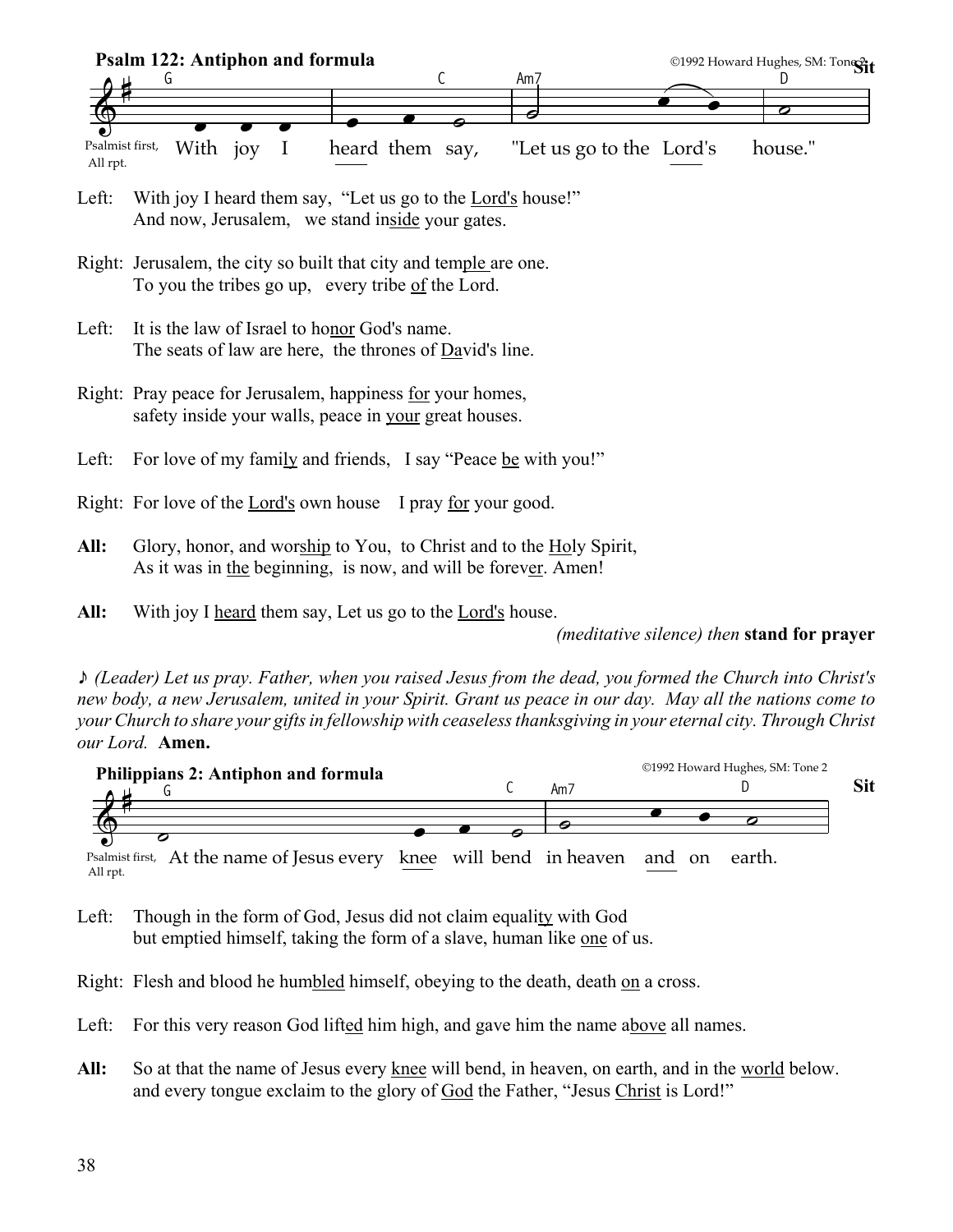- All: Glory, honor, and worship to You, to Christ and to the Holy Spirit, As it was in the beginning, is now, and will be forever. Amen!
- **All:** At the name of Jesus every knee will bend in heaven and on earth.

# **Reading** (2 Peter 1: 19-21) **Sit**

We possess the prophetic message as something altogether reliable. Keep your attention closely fixed on it, as you would on a lamp shining in a dark place until the first streaks of dawn appear and the morning star rises in your hearts. First you must understand this: there is no prophecy contained in Scripture which is a personal interpretation. Prophecy has never been put forward by man's willing it. It is rather that those who are impelled by the Holy Spirit have spoken under God's influence. *The word of the Lord.* **Thanks be to God.**

# **Reading** (from a letter by Damien to his parents)

 Ask the good God for me daily that I might always persevere, that I might be a good missionary and after working for a long time in the vineyard of the Lord, I can go in your company to contemplate the good God for ever. Meditating often on the shortness of life and the length of eternity, this is the thought which attaches me more and more to the service of God; knowing well that man doesn't know how to find true happiness if not serving God during the short time of his life. Let us work together to possess eternal life in the next world.

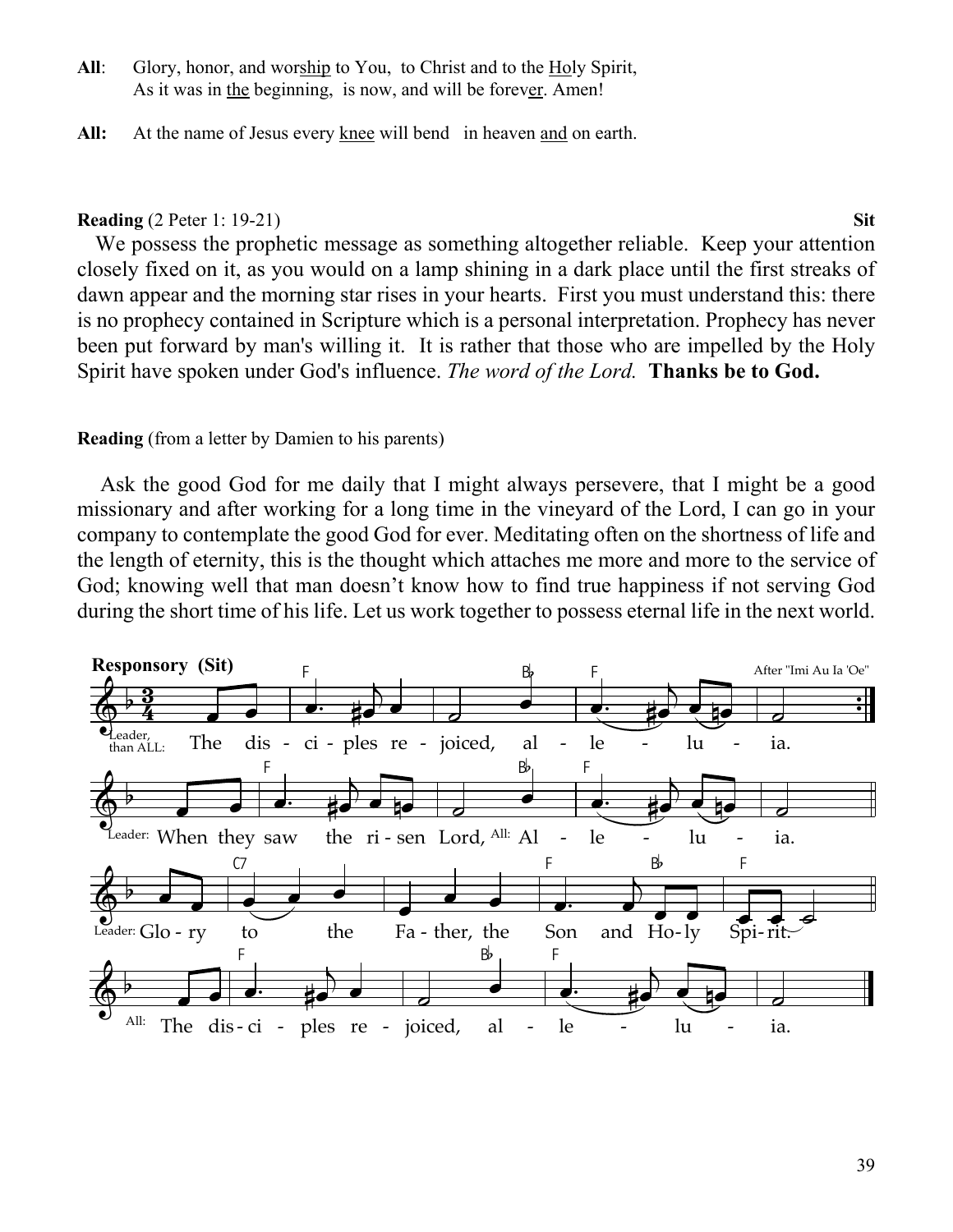# Gospel Canticle; stand, all sign themselves  $(\bigstar)$  at the first words of the canticle



Hua 'ōlelo: Based on Luke 1:46-55, Timothy Dudley-Smith (b.1926), © Oxford University Press. Used with permission, alt. Concept: Marlene Sai, I<br>Mondoy, 1982 Leo: 'Imi au iā 'oe, ©1916, 1943 Charles E. King (1874-1950). All www.mondoymusic.com.

#### **Intercessions:**

Leader:  $\triangle$  Righteous Father, you lifted Jesus above the earth through the triumph of the cross, may all things be lifted in him. We pray to the Lord. All: Lord, hear our prayer.

You have brought a new family into being through water and the Holy Spirit, keep them faithful to their baptism and bring them to everlasting life. We pray to the Lord. All: Lord, hear our prayer.

Through your exalted Son help those in distress, free those in captivity, and heal the sick. We pray to the Lord. All: Lord, hear our prayer.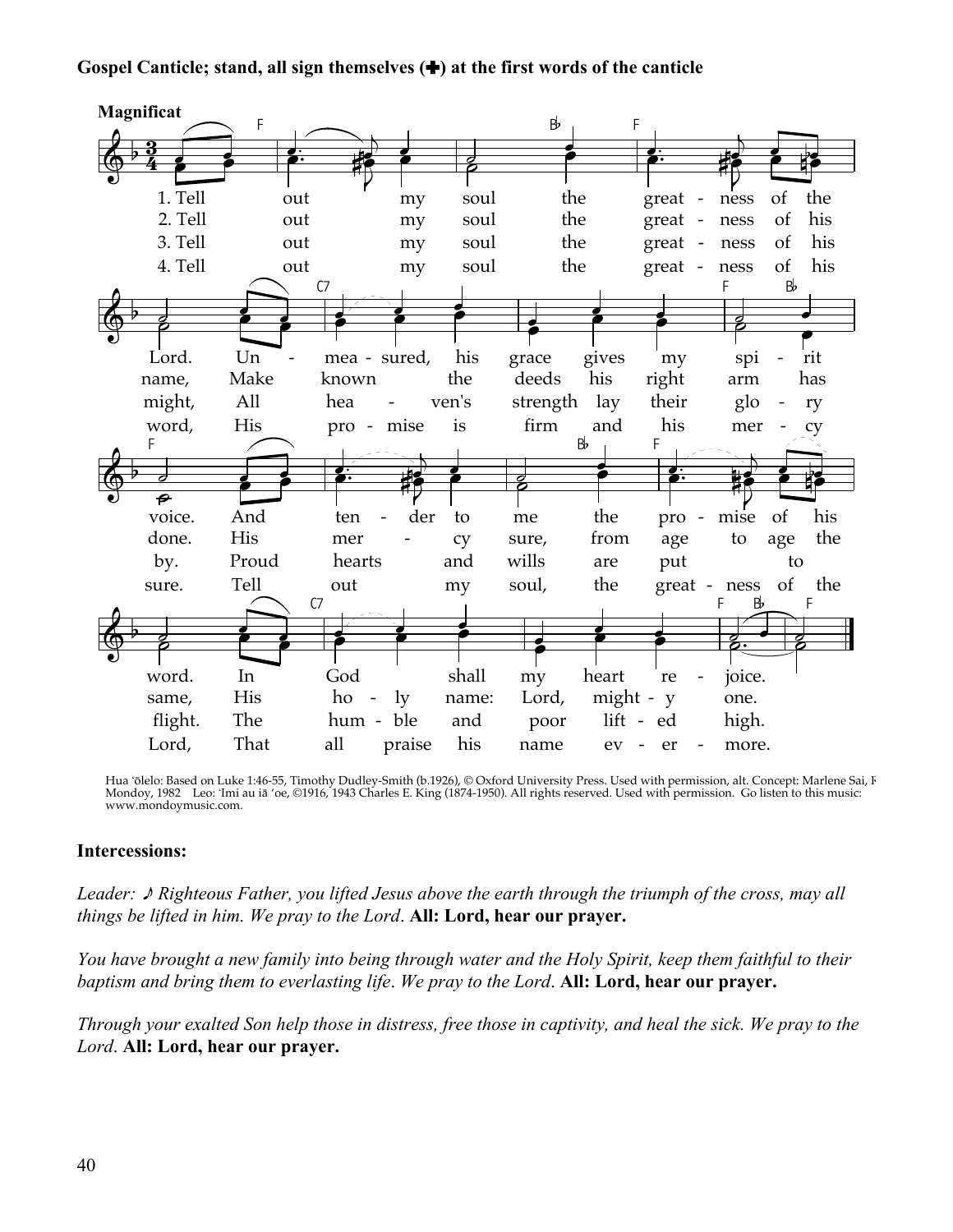*You nourished our deceased brothers and sisters with the body and blood of the risen Christ, raise them up on the last day. We pray to the Lord.* **All: Lord, hear our prayer.**





*Leader:* \* *Let us pray. Father, help us to keep in mind that Christ our Savior lives with you in glory and promised to remain with us until the end of time. We ask this through Christ our Lord, your Son, who lives and reigns with you and the Holy Spirit, one God, for ever and ever.* **Amen.**

**All** *(recited)***: Father of mercy, in Saint Damien you have given us a shining witness of love for the poorest and most abandoned. Grant that, by his intercession, as faithful witnesses of your Son Jesus, we too may be servants of the most needy and rejected. We ask this through Christ, your Son, who lives and reigns with you and the Holy Spirit, One God, for ever and ever. Amen.**

*Leader: Let us bless the Lord.* **All: We give him thanks and praise.**

*Leader: May almighty God bless us; Father, Son and Holy Spirit.* **All: (+) Amen.** 

*Leader: Let us offer each other a sign of peace.* (All exchange a sign of peace with each other.) *Pau*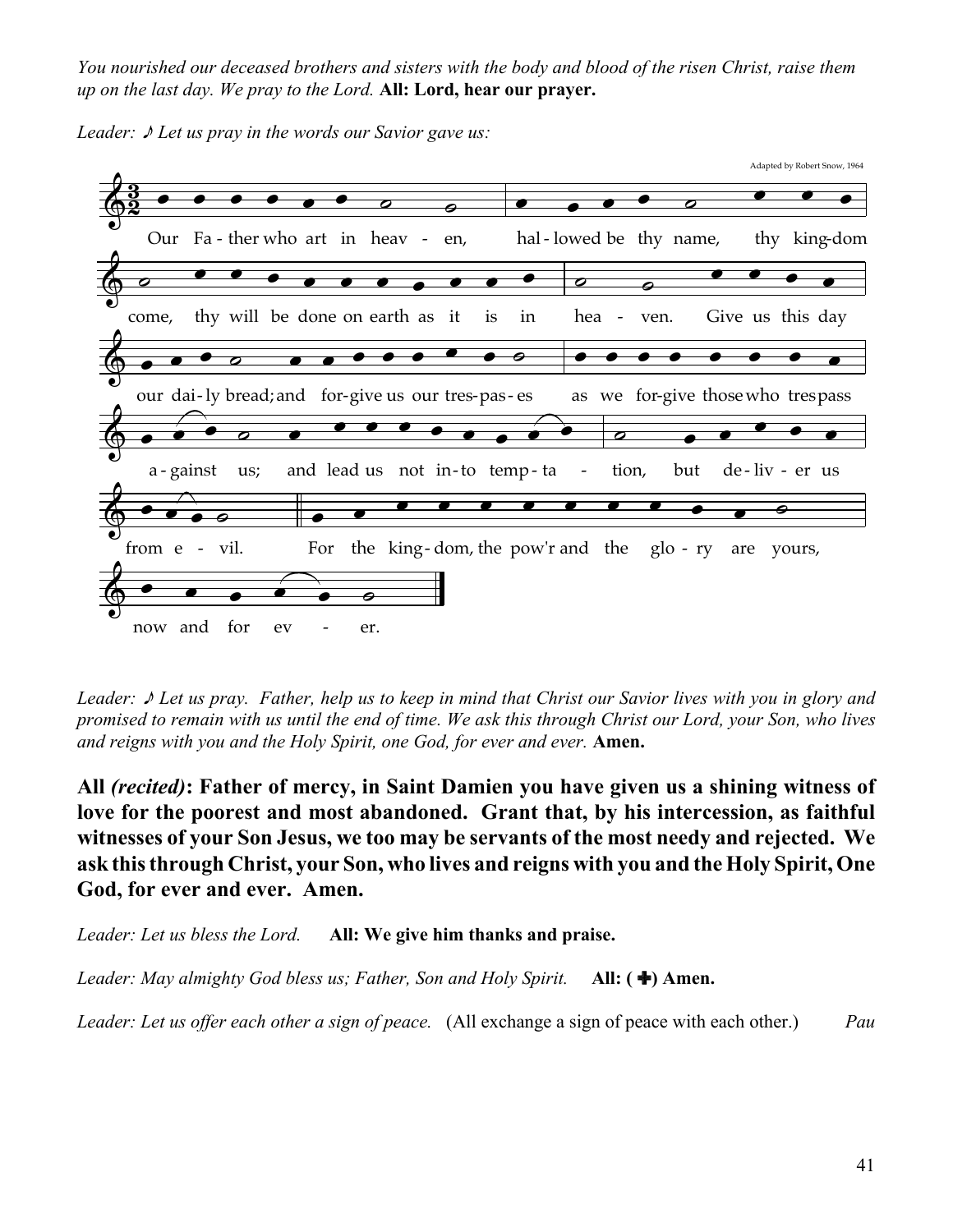Optional Opening Hymn alternate:



Text: Patrick Downes, b. 1952

Tune: Patrick Downes, © 1994 Damien Beatification Committee.